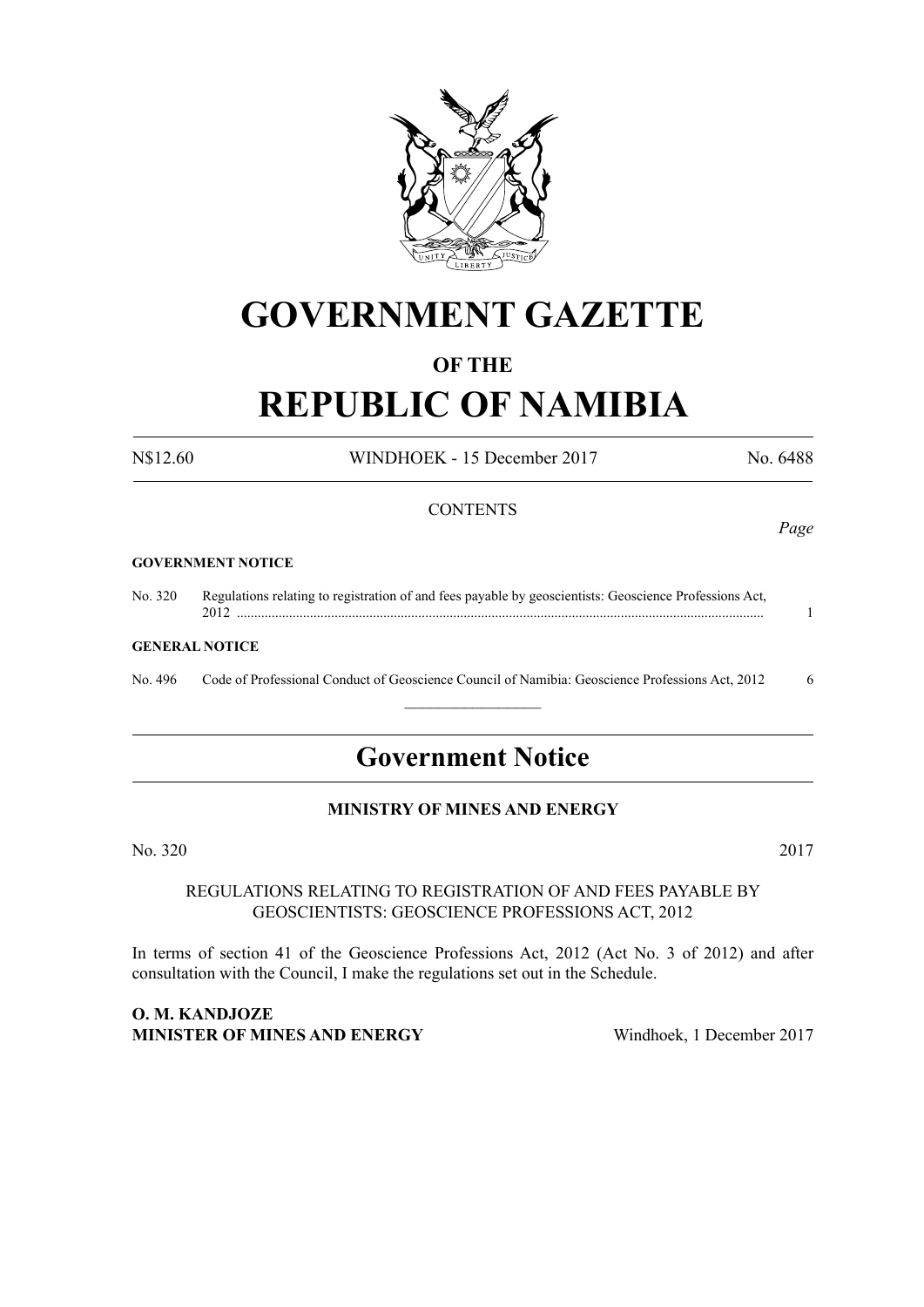# **SCHEDULE**

- 1. Definitions
- 2. Language of forms and documents
- 3. Minimum qualifications required for registration as geoscientist
- 4. Application for registration as geoscientist<br>5 Annual fees
- 5. Annual fees
- 6. Lost registration certificate
- 7. Keeping of register
- 8. Inspection of register
- 9. Institution of unprofessional conduct
- 10. Notification of investigation into unlawful conduct
- 11. Inquiry by Council
- 12. Summoning of persons by Council
- 13. Findings of Council
- 14. Restoration of name to register

# **Definitions**

**1.** In these regulations, a word or an expression to which a meaning has been assigned in the Act, has that meaning, and unless the context indicates otherwise -

 "registration fee" means the fee payable when a person applies for registration in terms of section 20 of the Act;

"the Act" means the Geoscience Professions Act, 2012 (Act No. 3 of 2012); and

"year" means the 12 months for which the full annual fee is payable and which runs from 1 January to 31 December in any year.

# **Language of forms and documents**

**2.** (1) Any form or document required to be submitted to the Council or to the registrar in terms of these regulations must, subject to subregulation (2), be in the English language.

(2) A form or document referred to in subregulation (1) that is not in the English language must be accompanied by a sworn translation into English acceptable to the Council.

# **Minimum qualifications required for registration as geoscientist**

- **3.** The minimum qualifications required for registration as a registered geoscientist
- are -
- (a) a four year Degree of Bachelor of Science with Honours in Geosciences, awarded at a university or technical college recognised for this purpose by the Council;
- (b) a three-year Bachelor of Science degree (BSc or BTech) in geoscience, awarded at a university or technical college recognised for this purpose by the Council, followed by two years of relevant work experience; or
- (c) a qualification, which in the opinion of the Council is equivalent to qualifications stated in paragraphs (a) or (b).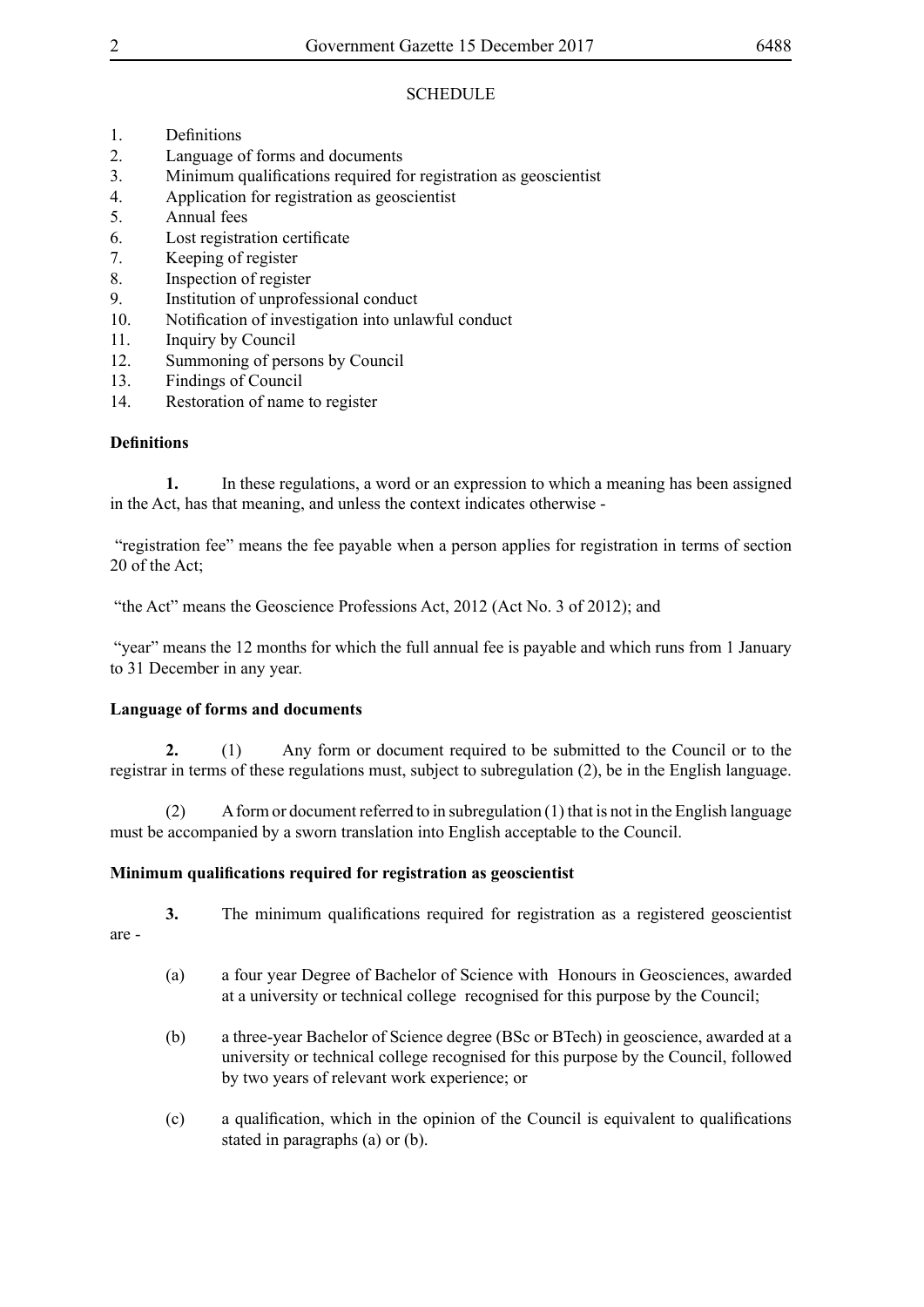# **Application for registration as geoscientist**

**4.** (1) A person who wants to be registered as a geoscientist in terms of section 20 of the Act must , in writing, apply to the Council using Form 1 set out in Annexure 1.

- (2) The application referred to in subsection (1) must be accompanied by -
- (a) certified copies of the qualifications of the applicant;
- (b) if requested by the Council, verification from the Namibia Qualifications Authority, in case of foreign qualifications;
- (c) two original completed references as set out in Form 1 of Annexure 1; and
- (d) the application fee as set out in the Annexure 2.

(3) The Council reserves the right to contact present or past employer, referees and academic institutions referred to in the application or reference forms in connection with determining the qualifications of the applicant, experience and capacity for independent work or work without supervision.

(4) The registrar must, in terms of section 20(2) or (3) of the Act, issue a certificate of registration to the applicant on Form 2 set out in Annexure 1.

# **Annual fees**

**5.** (1) A registered person must within 30 days of registration in terms of section 20 of the Act and annually thereafter by 31 January pay to the registrar the appropriate annual fee.

(2) If the payment for an annual fee has to be made for less than a full year, the Council may grant a reduction of not more than 50 per cent of the fee that is due and payable.

(3) The Council or a committee of the Council to which the power has been assigned, may on application and on good cause being shown, grant an exemption, or a further exemption, either in whole or in part, from payment of the annual fee payable by that person.

# **Lost registration certificate**

**6.** (1) A registered person who has lost his or her original certificate of registration must apply to the registrar for a duplicate.

(2) The application referred to in subregulation  $(1)$  must be accompanied by an affidavit stating the following -

- (a) that the original certificate is lost;
- (b) every effort has been made to trace it; and
- (c) he or she did not succeed.

(3) The registrar must charge a registered person who wishes to obtain a duplicate copy of the registration certificate the appropriate fee as set out in Annexure 2.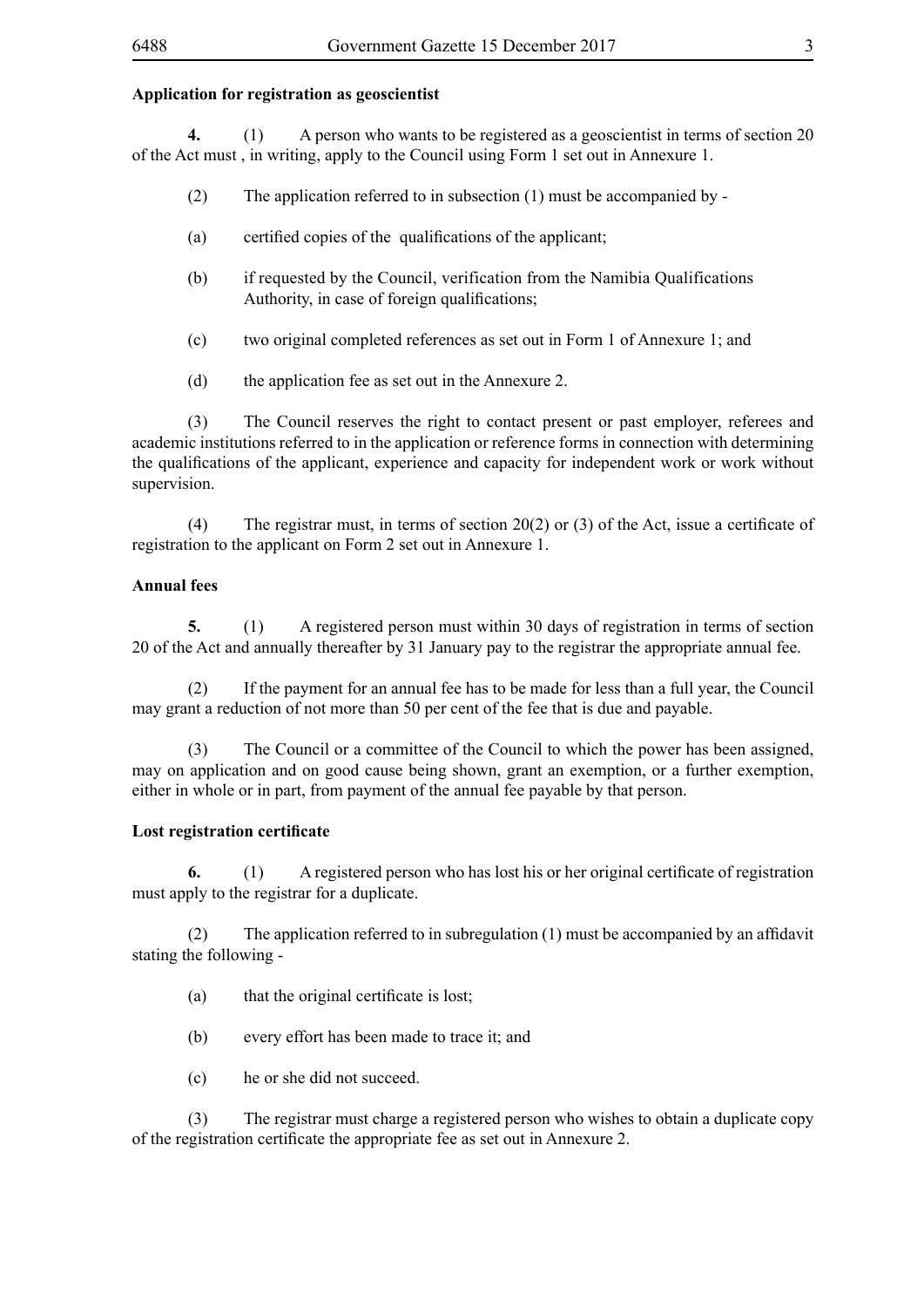# **Keeping of register**

**7.** Subject to section 28(1) of the Act, the register established for the registered persons, must be on Form 4 of Annexure 1.

# **Inspection of register**

**8.** (1) A person who wishes to inspect the register must pay the fee set out in Annexure 2.

 (2) A person who wishes to obtain a certified copy of an entry or a certified extract from the register must pay the fee for making the copy and for certifying set out in Annexure 2.

## **Institution of unprofessional conduct**

**9.** A person who wishes to lodge a complaint of unprofessional conduct as contemplated in section 34(1) of the Act -

- (a) must do so in writing; and
- (b) must set out in full the allegations made against that registered person.

#### **Notification of investigation into unlawful conduct**

- **10.** A registered person accused of unlawful conduct must, in terms of section 34(5) of the Act -
	- (a) be notified in writing of the nature of the unlawful conduct by the Council;
	- (b) be afforded an opportunity to give an explanation into the matter within 30 days from the date of the notice by the Council; and
	- (c) be notified that if he or she furnishes the explanation contemplated in subparagraph (b), that explanation may be used in evidence by the Council.

## **Inquiry by Council**

**11.** (1) If the Council decides to hold an inquiry, in terms of section 35 of the Act, into any alleged unlawful conduct, the Council must notify the registered person accused of the unlawful conduct in writing of the inquiry.

- (2) The notice referred to in subregulation (1) must -
- (a) be in writing;
- (b) contain the information the Council may determine;
- (c) set out in full the allegations made against the registered person;
- (d) specify the venue, date and time of the inquiry to be conducted;
- (e) inform the registered person that he or she must be present at the inquiry to answer the allegations and if he or she fails to be present the inquiry may be conducted in his or her absence; and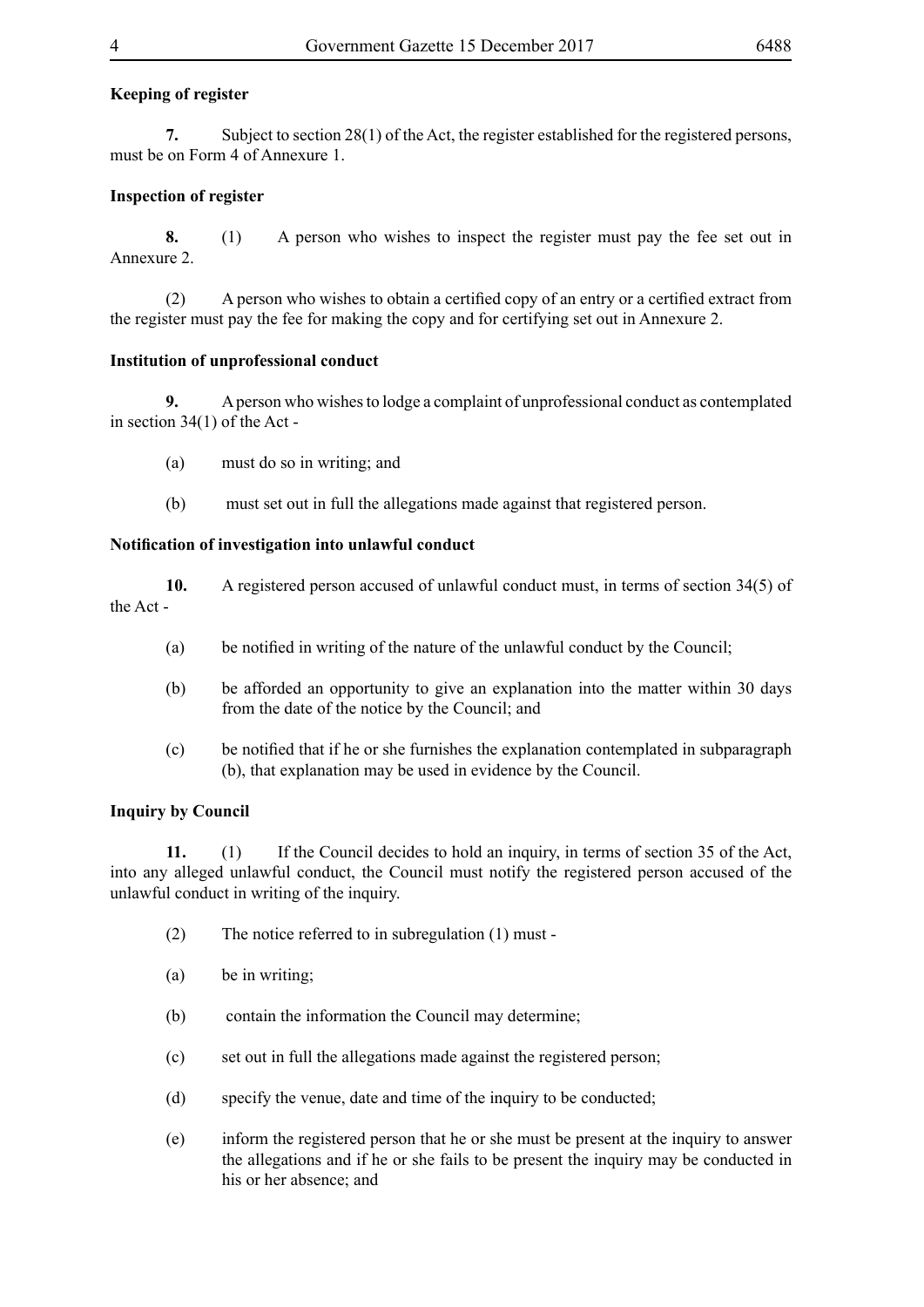(f) be served on the registered person accused of the unlawful conduct personally by a person designated by the Council for that purpose in writing.

(3) If the person designated under subregulation  $(2)(f)$ , certifies that the registered person referred to in that subregulation -

- (a) cannot be traced; or
- (b) refuses to accept service of the notice; or
- (c) refuses to sign an acknowledgement of receipt relating to the service of the notice,

the Council may send that notice by prepaid registered post, not less than 21 days before the commencement date of the intended inquiry, to the registered person, addressed to his or her postal address as it appears in the register.

#### **Summoning of persons by Council**

**12.** (1) A summons for the attendance before the Council in terms of section 37 of the Act, of a person or for the production of any evidence must -

- (a) be in writing; and
- (b) be served on the person personally by a person designated by the Council for that purpose in writing.

(2) If the person designated under subregulation  $(1)(b)$ , certifies that the registered person referred to in that subregulation -

- (a) cannot be traced; or
- (b) refuses to accept service of the notice; or
- (c) refuses to sign an acknowledgement of receipt relating to the service of the notice,

the Council may send that notice by prepaid registered post, not less than 21 days before the commencement date of the intended inquiry, to the person, addressed to his or her postal address as it appears in the register.

#### **Findings of Council**

**13.** (1) The Council, after having conducted an inquiry under regulation 11 in respect of a registered person, may make a finding that on the evidence before the Council that the registered person is -

- (a) guilty of unlawful conduct; or
- (b) not guilty of unlawful conduct.

(2) The secretary of the Council must inform a registered person in writing of the findings of the Council in terms of section 38(6) of the Act.

#### **Restoration of name to register**

**14.** (1) An application for restoration of registration referred to in section 27(1) of the Act must be made on Form 3 set out in Annexure 1.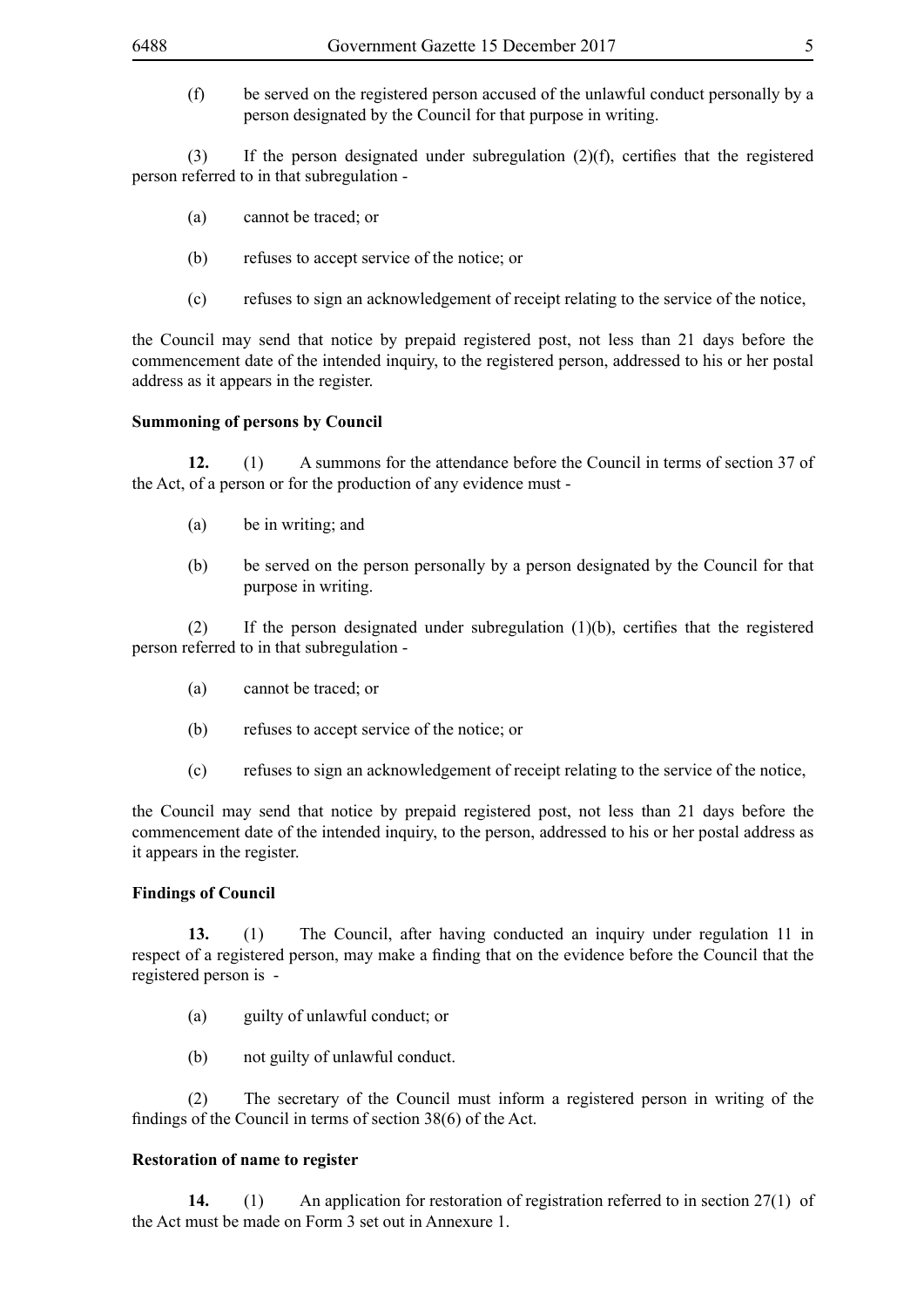- (b) if requested by the Council, verification from the Namibia Qualifications Authority in case of foreign qualifications;
- (c) two original completed references as set out in Form 1 of Annexure 1; and
- (d) the fee set out in Annexure 2.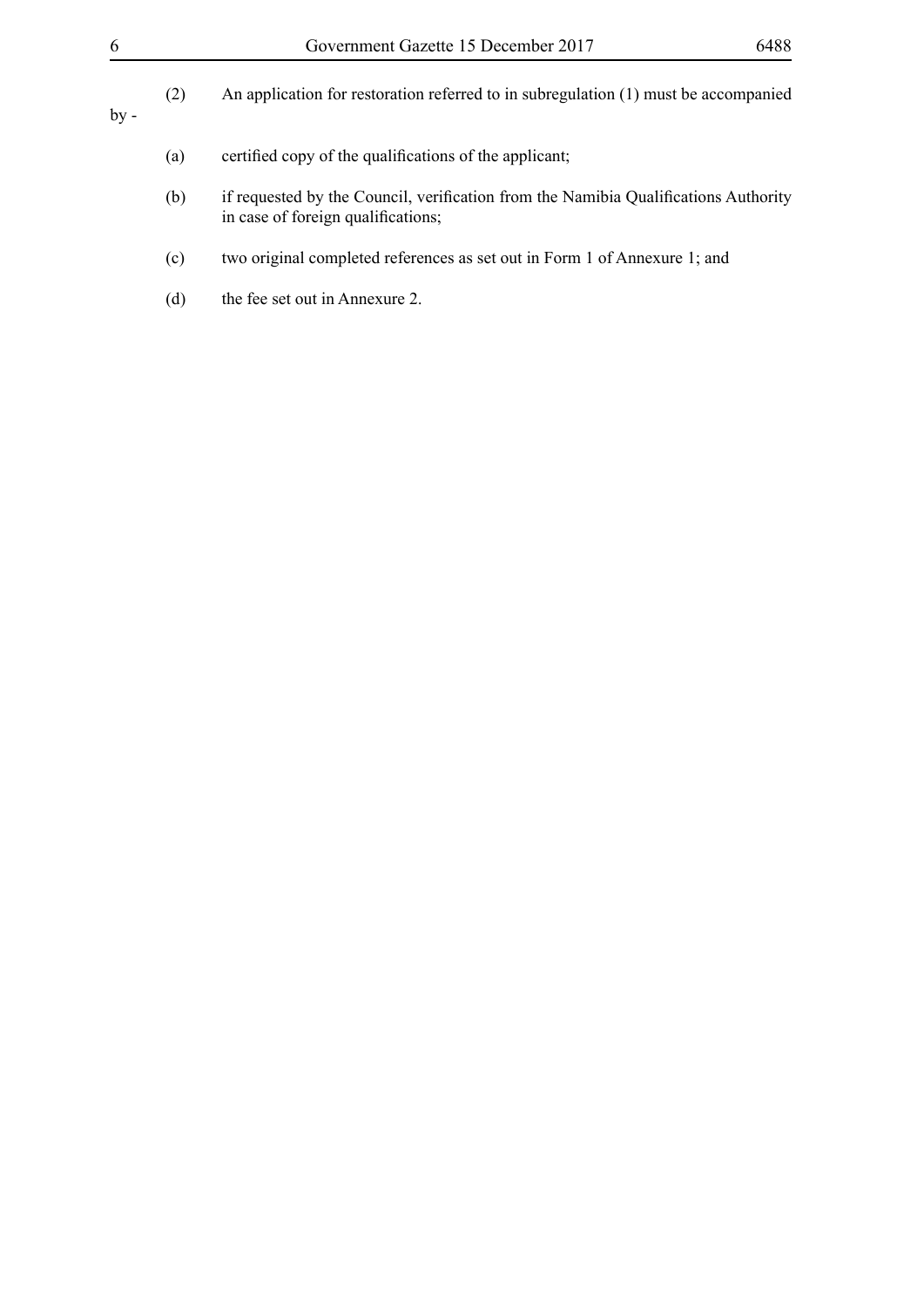# **ANNEXURE 1**

# FORM 1

# GEOSCIENCE COUNCIL OF NAMIBIA

# **Application for Registration and Reference Form**

(Regulation 4, Section 20)

| Application for Registration         |             |                                                           |                    |  |  |  |
|--------------------------------------|-------------|-----------------------------------------------------------|--------------------|--|--|--|
|                                      |             |                                                           |                    |  |  |  |
| Full Name                            | Title       |                                                           |                    |  |  |  |
|                                      | First       |                                                           |                    |  |  |  |
|                                      | Last        |                                                           |                    |  |  |  |
| Date of Birth                        |             |                                                           | Sex                |  |  |  |
| Nationality                          |             |                                                           | Id. / Passport No. |  |  |  |
| Physical Address                     |             |                                                           |                    |  |  |  |
|                                      |             |                                                           |                    |  |  |  |
|                                      |             |                                                           |                    |  |  |  |
|                                      |             |                                                           |                    |  |  |  |
| Postal Address                       |             |                                                           |                    |  |  |  |
|                                      |             |                                                           |                    |  |  |  |
|                                      |             |                                                           |                    |  |  |  |
|                                      |             |                                                           |                    |  |  |  |
| Telephone<br>Cellular                |             |                                                           | Facsimile          |  |  |  |
|                                      |             |                                                           | Email              |  |  |  |
| Type of Registration                 |             | Registered Geoscientist<br>Registered Senior Geoscientist |                    |  |  |  |
| Tertiary Education                   |             |                                                           |                    |  |  |  |
|                                      |             |                                                           |                    |  |  |  |
|                                      |             |                                                           |                    |  |  |  |
| Date                                 | Institution |                                                           | Degrees            |  |  |  |
|                                      |             |                                                           |                    |  |  |  |
|                                      |             |                                                           |                    |  |  |  |
|                                      |             |                                                           |                    |  |  |  |
|                                      |             |                                                           |                    |  |  |  |
| Curriculum Vitae of Experience       |             |                                                           |                    |  |  |  |
| Period                               |             | <b>Branch of Geoscience</b>                               | Specifics          |  |  |  |
|                                      |             |                                                           |                    |  |  |  |
|                                      |             |                                                           |                    |  |  |  |
|                                      |             |                                                           |                    |  |  |  |
|                                      |             |                                                           |                    |  |  |  |
|                                      |             |                                                           |                    |  |  |  |
| Independent work without supervision |             |                                                           |                    |  |  |  |
| Period                               | Project     |                                                           | Specifics          |  |  |  |
|                                      |             |                                                           |                    |  |  |  |
|                                      |             |                                                           |                    |  |  |  |
|                                      |             |                                                           |                    |  |  |  |
|                                      |             |                                                           |                    |  |  |  |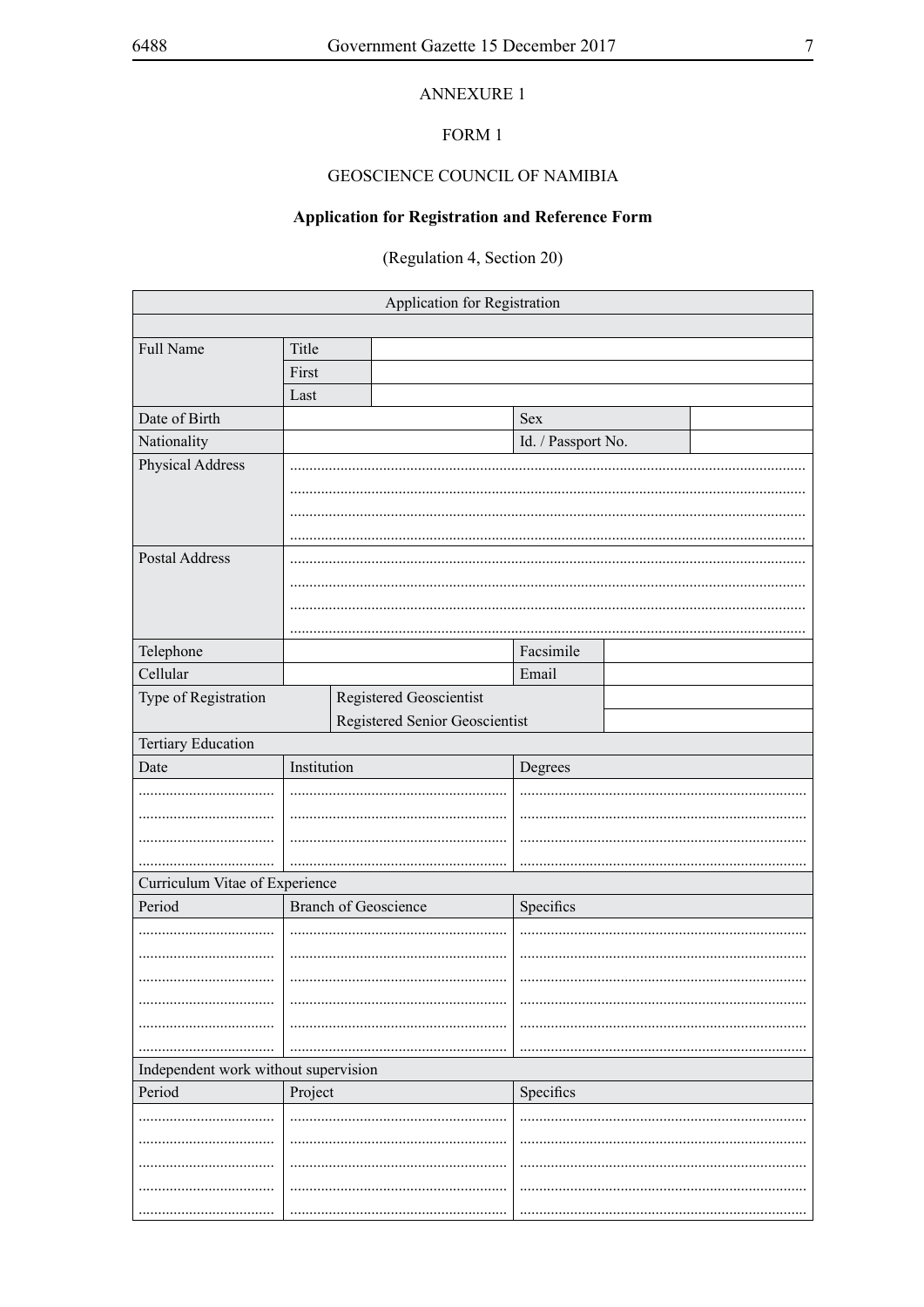| <b>Employment History</b>                                                                      |             |      |                  |  |     |                |  |
|------------------------------------------------------------------------------------------------|-------------|------|------------------|--|-----|----------------|--|
| Period                                                                                         | Employer    | Post | Responsibilities |  |     |                |  |
|                                                                                                |             |      |                  |  |     |                |  |
|                                                                                                |             |      |                  |  |     |                |  |
|                                                                                                |             |      |                  |  |     |                |  |
|                                                                                                |             |      |                  |  |     |                |  |
|                                                                                                |             |      |                  |  |     |                |  |
|                                                                                                |             |      |                  |  |     |                |  |
|                                                                                                |             |      |                  |  |     |                |  |
| Have you ever been convicted of a serious criminal offence with an element of dishonesty and   |             |      |                  |  | Yes | $\rm No$       |  |
| sentenced to imprisonment without the option of a fine?                                        |             |      |                  |  |     |                |  |
| Have you ever been declared mentally ill?                                                      |             |      |                  |  | Yes | N <sub>0</sub> |  |
| Are you an unrehabilitated insolvent or have you entered into an agreement with your creditors |             |      |                  |  | Yes | No             |  |
| Have you read and understood the Code of Professional Conduct?                                 |             |      |                  |  | Yes | N <sub>0</sub> |  |
| Have you transgressed the Code of Professional Conduct over the past three years?              |             |      |                  |  | Yes | N <sub>0</sub> |  |
| Do you undertake to uphold the Code of Professional Conduct in the future?                     |             |      |                  |  | Yes | N <sub>0</sub> |  |
| Membership of other scientific and professional organisations                                  |             |      |                  |  |     |                |  |
| Period<br>Organisation<br>Membership Grade                                                     |             |      |                  |  |     |                |  |
|                                                                                                |             |      |                  |  |     |                |  |
|                                                                                                |             |      |                  |  |     |                |  |
|                                                                                                |             |      |                  |  |     |                |  |
|                                                                                                |             |      |                  |  |     |                |  |
|                                                                                                | Reference 1 |      | Reference 2      |  |     |                |  |
| Name                                                                                           |             |      |                  |  |     |                |  |
| Address                                                                                        |             |      |                  |  |     |                |  |
|                                                                                                |             |      |                  |  |     |                |  |
| Telephone                                                                                      |             |      |                  |  |     |                |  |
| Cell phone                                                                                     |             |      |                  |  |     |                |  |
| Fax                                                                                            |             |      |                  |  |     |                |  |
| email                                                                                          |             |      |                  |  |     |                |  |
| I confirm the above information is true and complete                                           |             |      |                  |  |     |                |  |
| Signature                                                                                      |             |      | Date             |  |     |                |  |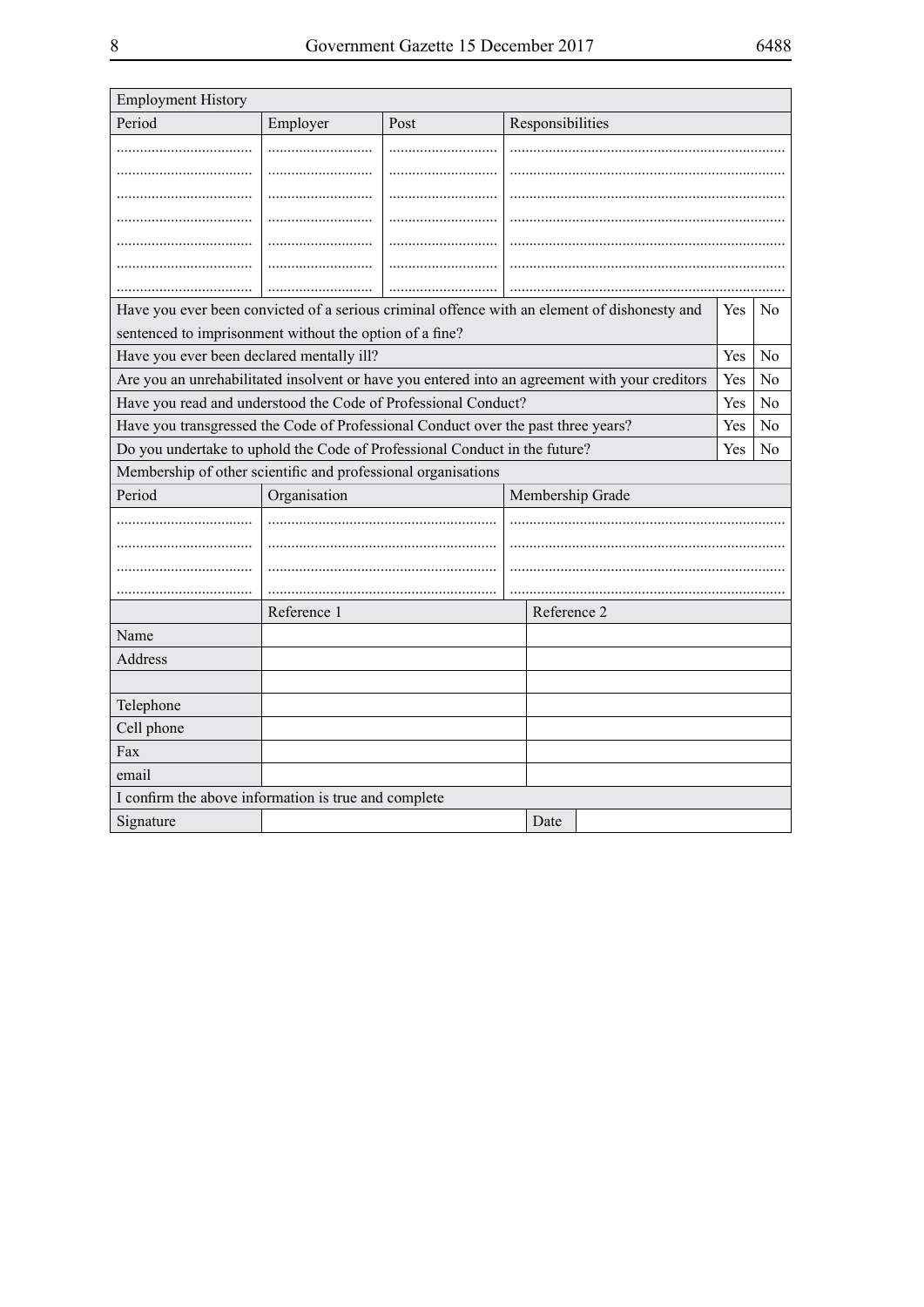| <b>GEOSCIENCE COUNCIL OF NAMIBIA</b>                                                                                                                                                                                                                                                                                                                                                                                                                                                                                                                                                                                                                                                                                                                                                                                                                                                                                                                                                                                                                |  |                     |     |                |  |  |  |
|-----------------------------------------------------------------------------------------------------------------------------------------------------------------------------------------------------------------------------------------------------------------------------------------------------------------------------------------------------------------------------------------------------------------------------------------------------------------------------------------------------------------------------------------------------------------------------------------------------------------------------------------------------------------------------------------------------------------------------------------------------------------------------------------------------------------------------------------------------------------------------------------------------------------------------------------------------------------------------------------------------------------------------------------------------|--|---------------------|-----|----------------|--|--|--|
| <b>Reference Form</b>                                                                                                                                                                                                                                                                                                                                                                                                                                                                                                                                                                                                                                                                                                                                                                                                                                                                                                                                                                                                                               |  |                     |     |                |  |  |  |
| (To be filled in by Applicant)<br>Please forward one reference form to each of the two references you have listed in the<br><b>APPLICANT:</b>                                                                                                                                                                                                                                                                                                                                                                                                                                                                                                                                                                                                                                                                                                                                                                                                                                                                                                       |  |                     |     |                |  |  |  |
| application form.                                                                                                                                                                                                                                                                                                                                                                                                                                                                                                                                                                                                                                                                                                                                                                                                                                                                                                                                                                                                                                   |  |                     |     |                |  |  |  |
| Applicants name                                                                                                                                                                                                                                                                                                                                                                                                                                                                                                                                                                                                                                                                                                                                                                                                                                                                                                                                                                                                                                     |  |                     |     |                |  |  |  |
| Address                                                                                                                                                                                                                                                                                                                                                                                                                                                                                                                                                                                                                                                                                                                                                                                                                                                                                                                                                                                                                                             |  |                     |     |                |  |  |  |
| Telephone number                                                                                                                                                                                                                                                                                                                                                                                                                                                                                                                                                                                                                                                                                                                                                                                                                                                                                                                                                                                                                                    |  |                     |     |                |  |  |  |
| (To be filled in by Referee)<br>- You are requested to attest to the professional expertise (applicable and relevant experience),<br><b>REFEREE:</b><br>capacity for working independently or without supervision; and ethical standards of the above<br>named applicant who is applying to the Geoscience Council of Namibia to be registered as a<br>Registered Geoscientist / Registered Senior Geoscientist.<br>- Based on your own personal, firsthand knowledge of the applicant, please assist us by<br>supplying all the information requested below.<br>- Upon completion of this form, please post (do not facsimile) to: Geoscience Council of<br>Namibia, PO Box , Windhoek, Namibia<br>- Your reply is confidential and will remain the property of Council and will not be disclosed<br>to any third party.<br>Referee name<br>1. I am personally familiar with the applicant's earth<br>science work for the period;<br>(Please list month and year)<br>2. My relationship with the applicant has been as;<br>Employer<br>Supervisor |  |                     |     |                |  |  |  |
|                                                                                                                                                                                                                                                                                                                                                                                                                                                                                                                                                                                                                                                                                                                                                                                                                                                                                                                                                                                                                                                     |  | Co-worker<br>Client |     |                |  |  |  |
|                                                                                                                                                                                                                                                                                                                                                                                                                                                                                                                                                                                                                                                                                                                                                                                                                                                                                                                                                                                                                                                     |  | Other (specify)     |     |                |  |  |  |
| 3. My current relationship with applicant is;<br>4. The minimum registration requirements are attached below. In your opinion, does the applicant meet<br>the minimum criteria for registration as a;                                                                                                                                                                                                                                                                                                                                                                                                                                                                                                                                                                                                                                                                                                                                                                                                                                               |  |                     |     |                |  |  |  |
| - Registered Geoscientist                                                                                                                                                                                                                                                                                                                                                                                                                                                                                                                                                                                                                                                                                                                                                                                                                                                                                                                                                                                                                           |  |                     | Yes | N <sub>0</sub> |  |  |  |
| - Registered Senior Geoscientist                                                                                                                                                                                                                                                                                                                                                                                                                                                                                                                                                                                                                                                                                                                                                                                                                                                                                                                                                                                                                    |  |                     | Yes | N <sub>0</sub> |  |  |  |
| 5. Do you have knowledge of the applicant's reputation as an geoscientist?<br>(If you answer "No" please advise applicant to nominate another reference)                                                                                                                                                                                                                                                                                                                                                                                                                                                                                                                                                                                                                                                                                                                                                                                                                                                                                            |  |                     |     | Yes<br>No      |  |  |  |
| 6. Do you consider the applicant's professional expertise is in line with the applicant's length of                                                                                                                                                                                                                                                                                                                                                                                                                                                                                                                                                                                                                                                                                                                                                                                                                                                                                                                                                 |  |                     |     | Yes            |  |  |  |
| experience;                                                                                                                                                                                                                                                                                                                                                                                                                                                                                                                                                                                                                                                                                                                                                                                                                                                                                                                                                                                                                                         |  |                     |     | No             |  |  |  |
| 7. If the answer to (6) is "No", please comment;                                                                                                                                                                                                                                                                                                                                                                                                                                                                                                                                                                                                                                                                                                                                                                                                                                                                                                                                                                                                    |  |                     |     |                |  |  |  |
|                                                                                                                                                                                                                                                                                                                                                                                                                                                                                                                                                                                                                                                                                                                                                                                                                                                                                                                                                                                                                                                     |  |                     |     |                |  |  |  |
| 8. Please comment on the applicant's professional and ethical standing;                                                                                                                                                                                                                                                                                                                                                                                                                                                                                                                                                                                                                                                                                                                                                                                                                                                                                                                                                                             |  |                     |     |                |  |  |  |
| 9. Do you believe the applicant has the capacity for working independently or without supervision;                                                                                                                                                                                                                                                                                                                                                                                                                                                                                                                                                                                                                                                                                                                                                                                                                                                                                                                                                  |  |                     |     | Yes            |  |  |  |
|                                                                                                                                                                                                                                                                                                                                                                                                                                                                                                                                                                                                                                                                                                                                                                                                                                                                                                                                                                                                                                                     |  |                     |     | N <sub>0</sub> |  |  |  |
| 10. If the answer to $(9)$ is "No", please comment;                                                                                                                                                                                                                                                                                                                                                                                                                                                                                                                                                                                                                                                                                                                                                                                                                                                                                                                                                                                                 |  |                     |     |                |  |  |  |
|                                                                                                                                                                                                                                                                                                                                                                                                                                                                                                                                                                                                                                                                                                                                                                                                                                                                                                                                                                                                                                                     |  |                     |     |                |  |  |  |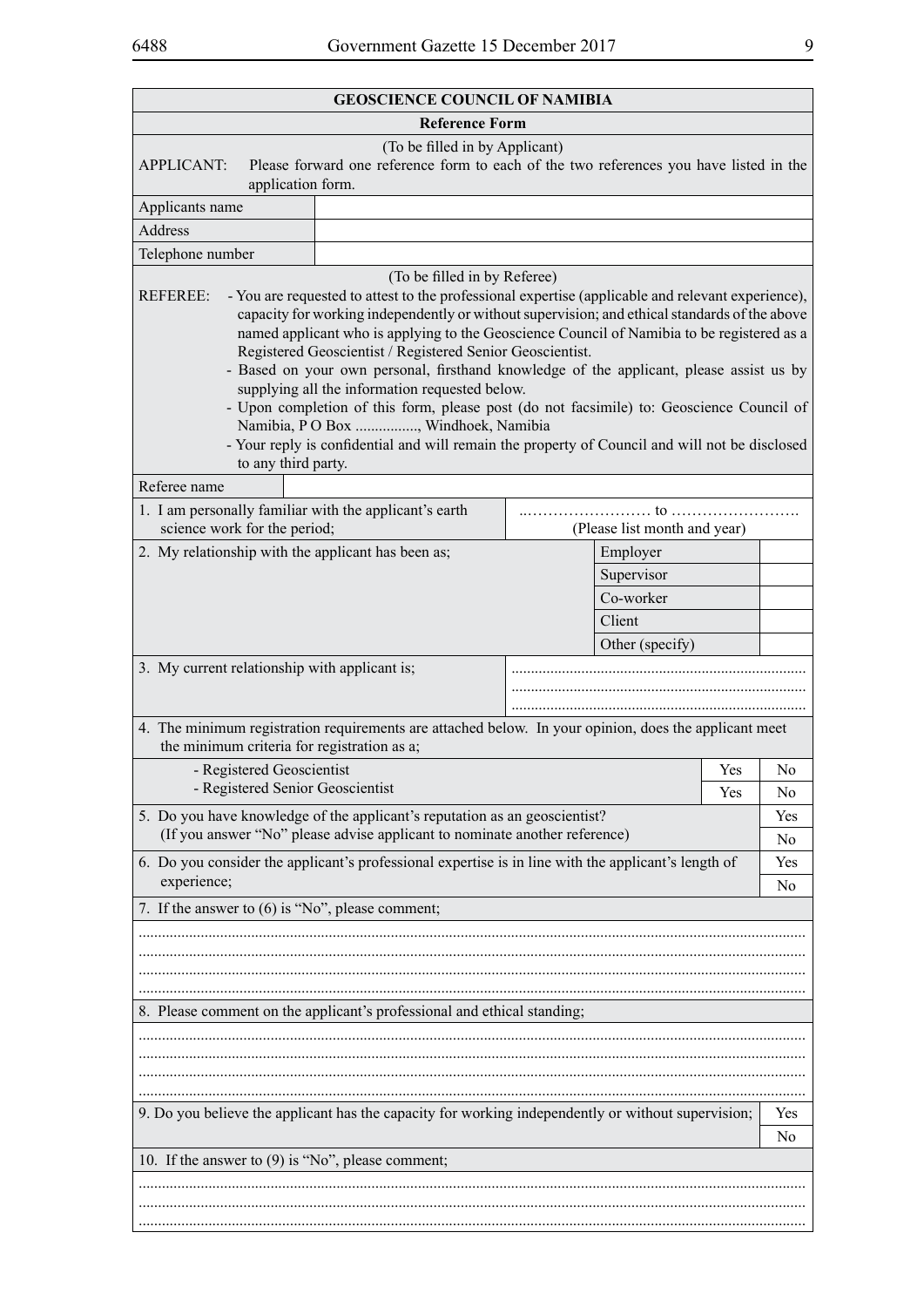| 11. Have you had business dealings with the applicant? Remarks;            |                                                                                                   |           |  |                       |  |  |  |
|----------------------------------------------------------------------------|---------------------------------------------------------------------------------------------------|-----------|--|-----------------------|--|--|--|
|                                                                            |                                                                                                   |           |  |                       |  |  |  |
|                                                                            | 12. If the answer to (11) is "No", Would you willingly have business dealings with the applicant? |           |  | Yes                   |  |  |  |
|                                                                            |                                                                                                   |           |  | No                    |  |  |  |
| 13. If the answer to (12) is "No", please comment;                         |                                                                                                   |           |  |                       |  |  |  |
|                                                                            |                                                                                                   |           |  |                       |  |  |  |
|                                                                            |                                                                                                   |           |  |                       |  |  |  |
|                                                                            |                                                                                                   |           |  |                       |  |  |  |
|                                                                            | 14. Are you aware of any professional conduct or business activities by the applicant that you    |           |  | Yes                   |  |  |  |
| would consider questionable?                                               |                                                                                                   |           |  | No                    |  |  |  |
| 15. If the answer to (14) is "Yes", please comment;                        |                                                                                                   |           |  |                       |  |  |  |
|                                                                            |                                                                                                   |           |  |                       |  |  |  |
|                                                                            |                                                                                                   |           |  |                       |  |  |  |
|                                                                            |                                                                                                   |           |  |                       |  |  |  |
| 16. The Council's Code of Professional Conduct is attached.                |                                                                                                   |           |  | Yes<br>N <sub>0</sub> |  |  |  |
| To the best of your knowledge does the applicant abide by these standards? |                                                                                                   |           |  |                       |  |  |  |
| 17. If the answer to (16) is "No", please comment;                         |                                                                                                   |           |  |                       |  |  |  |
|                                                                            |                                                                                                   |           |  |                       |  |  |  |
|                                                                            |                                                                                                   |           |  |                       |  |  |  |
|                                                                            |                                                                                                   |           |  |                       |  |  |  |
|                                                                            | 18. Any additional comments you wish to make?                                                     |           |  |                       |  |  |  |
|                                                                            |                                                                                                   |           |  |                       |  |  |  |
|                                                                            |                                                                                                   |           |  |                       |  |  |  |
|                                                                            |                                                                                                   |           |  |                       |  |  |  |
| Referee's signature                                                        |                                                                                                   | Date      |  |                       |  |  |  |
| Registration number                                                        |                                                                                                   | Telephone |  |                       |  |  |  |
| Address                                                                    |                                                                                                   |           |  |                       |  |  |  |
|                                                                            |                                                                                                   |           |  |                       |  |  |  |
|                                                                            |                                                                                                   |           |  |                       |  |  |  |
| Qualifications                                                             |                                                                                                   |           |  |                       |  |  |  |
|                                                                            |                                                                                                   |           |  |                       |  |  |  |
|                                                                            |                                                                                                   |           |  |                       |  |  |  |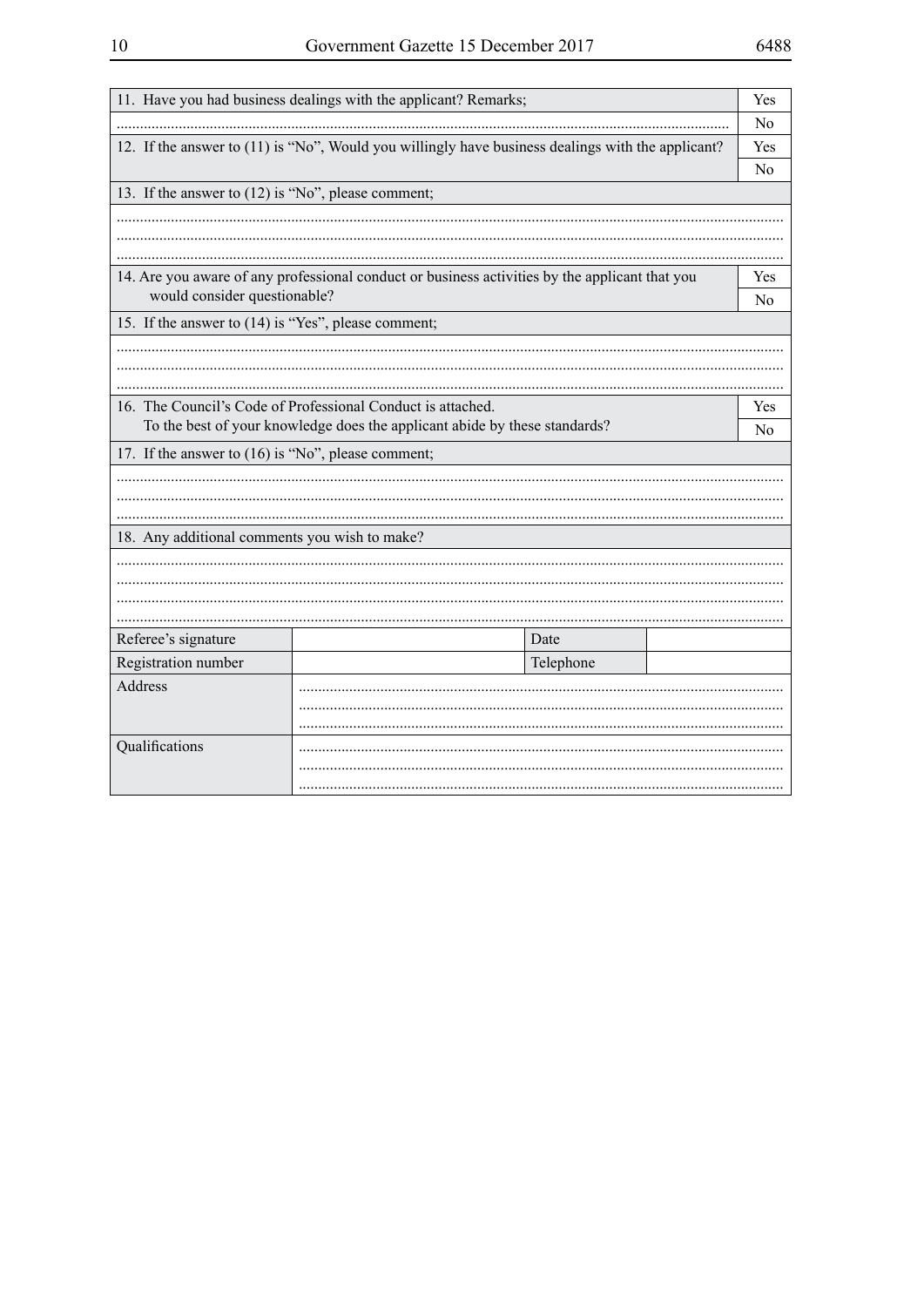# FORM 2

# GEOSCIENCE COUNCIL OF NAMIBIA

# **Certificate of Registration**

# (Regulation 4(4), Section 20)

|                                                                     | This is to certify that                                   |  |  |  |  |  |
|---------------------------------------------------------------------|-----------------------------------------------------------|--|--|--|--|--|
|                                                                     | is registered with the Geoscience Council of Namibia as a |  |  |  |  |  |
| in terms of the provisions of the Geoscience Professions Act, 2012. |                                                           |  |  |  |  |  |
| <b>PRESIDENT</b>                                                    | <b>SECRETARY</b>                                          |  |  |  |  |  |
|                                                                     |                                                           |  |  |  |  |  |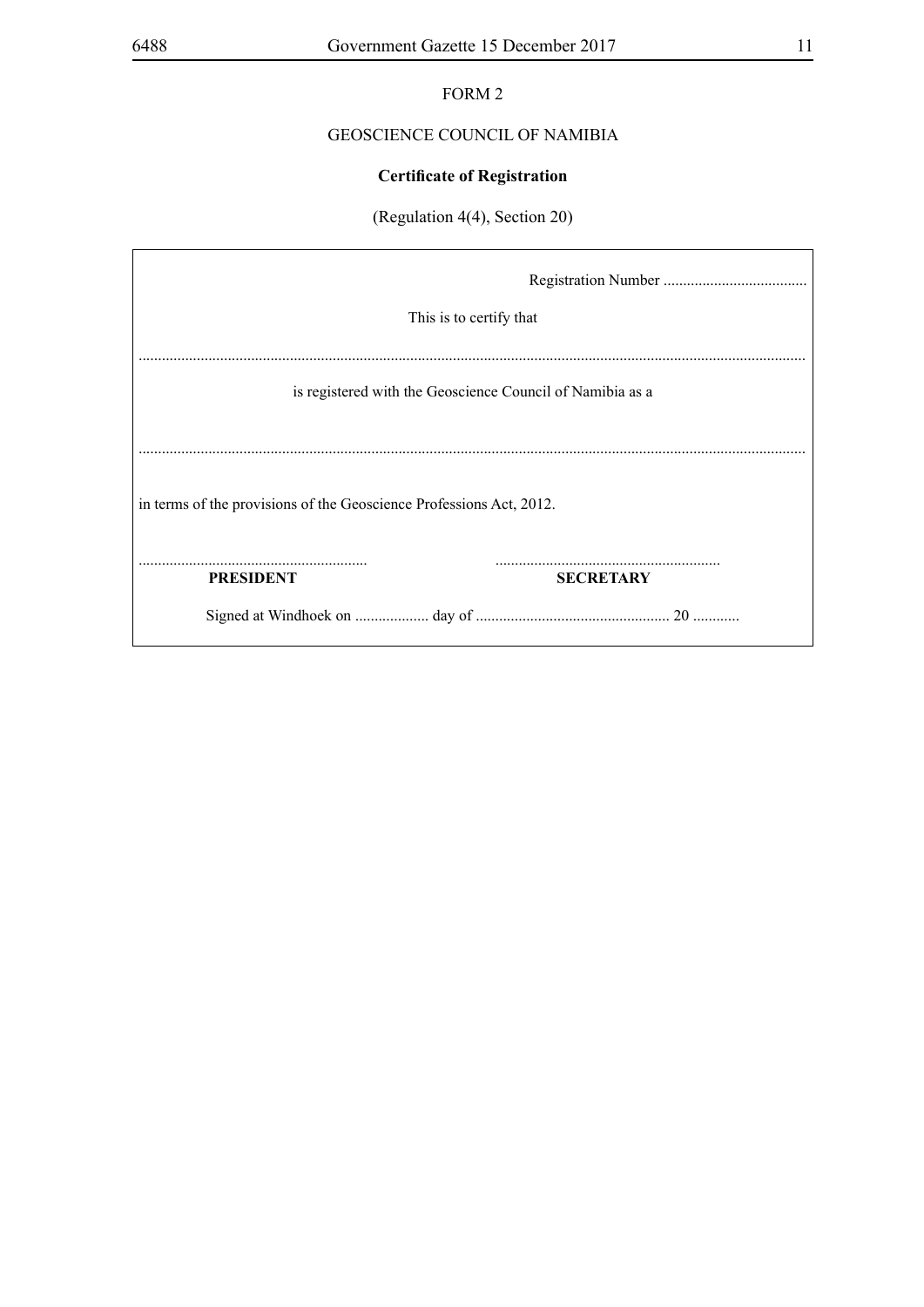# FORM 3

# GEOSCIENCE COUNCIL OF NAMIBIA

# **Application for Restoration of Registration**

(Regulation 14, Section 27)

| <b>Application for Restoration of Registration</b> |             |                                |                    |  |  |  |
|----------------------------------------------------|-------------|--------------------------------|--------------------|--|--|--|
| Full Name                                          | Title       |                                |                    |  |  |  |
|                                                    | First       |                                |                    |  |  |  |
|                                                    | Last        |                                |                    |  |  |  |
| Date of Birth                                      |             |                                | Sex:               |  |  |  |
| Nationality                                        |             |                                | Id. / Passport No. |  |  |  |
| Physical Address                                   |             |                                |                    |  |  |  |
|                                                    |             |                                |                    |  |  |  |
|                                                    |             |                                |                    |  |  |  |
|                                                    |             |                                |                    |  |  |  |
| <b>Postal Address</b>                              |             |                                |                    |  |  |  |
|                                                    |             |                                |                    |  |  |  |
|                                                    |             |                                |                    |  |  |  |
| Telephone                                          |             |                                | Facsimile          |  |  |  |
| Cellular                                           |             |                                | Email              |  |  |  |
| Type of Registration                               |             | Registered Geoscientist        |                    |  |  |  |
|                                                    |             | Registered Senior Geoscientist |                    |  |  |  |
| Tertiary Education                                 |             |                                |                    |  |  |  |
| Date                                               | Institution |                                | Degrees            |  |  |  |
|                                                    |             |                                |                    |  |  |  |
|                                                    |             |                                |                    |  |  |  |
|                                                    |             |                                |                    |  |  |  |
|                                                    |             |                                |                    |  |  |  |
| Curriculum Vitae of Experience                     |             |                                |                    |  |  |  |
| Period                                             |             |                                |                    |  |  |  |
|                                                    |             | <b>Branch of Geoscience</b>    | Specifics          |  |  |  |
|                                                    |             |                                |                    |  |  |  |
|                                                    |             |                                |                    |  |  |  |
|                                                    |             |                                |                    |  |  |  |
|                                                    |             |                                |                    |  |  |  |
|                                                    |             |                                |                    |  |  |  |
| Independent work without supervision<br>Period     |             |                                |                    |  |  |  |
|                                                    | Project     |                                | Specifics          |  |  |  |
|                                                    |             |                                |                    |  |  |  |
|                                                    |             |                                |                    |  |  |  |
|                                                    |             |                                |                    |  |  |  |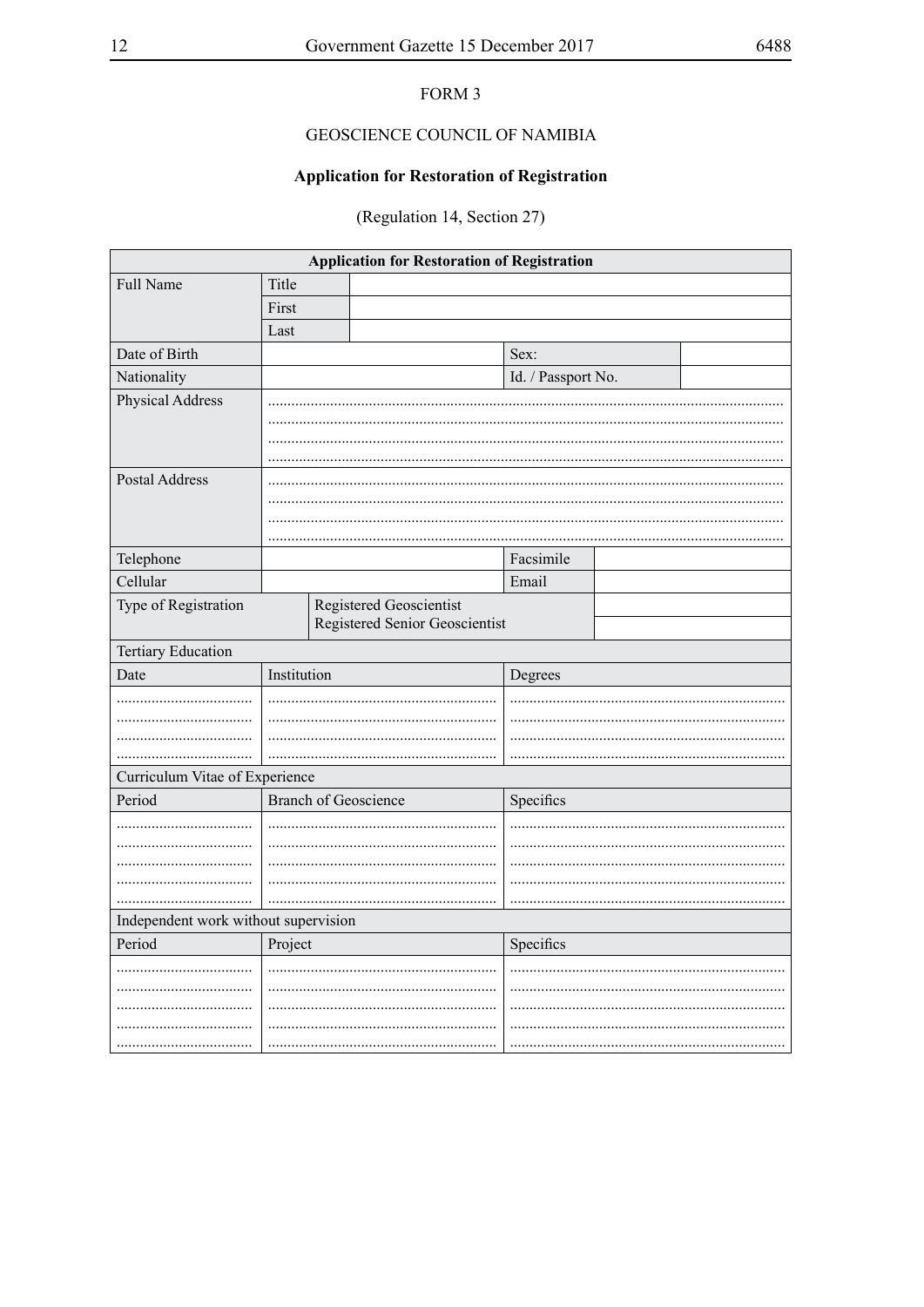| <b>Employment History</b>                                                                      |              |      |                  |  |     |                |  |
|------------------------------------------------------------------------------------------------|--------------|------|------------------|--|-----|----------------|--|
| Period                                                                                         | Employer     | Post | Responsibilities |  |     |                |  |
|                                                                                                |              |      |                  |  |     |                |  |
|                                                                                                |              |      |                  |  |     |                |  |
|                                                                                                |              |      |                  |  |     |                |  |
|                                                                                                |              |      |                  |  |     |                |  |
|                                                                                                |              |      |                  |  |     |                |  |
|                                                                                                |              |      |                  |  |     |                |  |
|                                                                                                |              |      |                  |  |     |                |  |
| Have you ever been convicted of a serious criminal offence with an element of dishonesty and   |              |      |                  |  | Yes | N <sub>0</sub> |  |
| sentenced to imprisonment without the option of a fine?                                        |              |      |                  |  |     |                |  |
| Have you ever been declared mentally ill?                                                      |              |      |                  |  | Yes | N <sub>o</sub> |  |
| Are you an unrehabilitated insolvent or have you entered into an agreement with your creditors |              |      |                  |  | Yes | No.            |  |
| Have you read and understood the Code of Professional Conduct?                                 |              |      |                  |  | Yes | N <sub>0</sub> |  |
| Have you transgressed the Code of Professional Conduct over the past three years?              |              |      |                  |  | Yes | N <sub>0</sub> |  |
| Do you undertake to uphold the Code of Professional Conduct in the future?                     |              |      |                  |  | Yes | No             |  |
| Membership of other scientific and professional organisations                                  |              |      |                  |  |     |                |  |
| Period                                                                                         | Organisation |      | Membership Grade |  |     |                |  |
|                                                                                                |              |      |                  |  |     |                |  |
|                                                                                                |              |      |                  |  |     |                |  |
|                                                                                                |              |      |                  |  |     |                |  |
|                                                                                                |              |      |                  |  |     |                |  |
|                                                                                                | Reference 1  |      | Reference 2      |  |     |                |  |
| Name                                                                                           |              |      |                  |  |     |                |  |
| Address                                                                                        |              |      |                  |  |     |                |  |
|                                                                                                |              |      |                  |  |     |                |  |
| Telephone                                                                                      |              |      |                  |  |     |                |  |
| Cell phone                                                                                     |              |      |                  |  |     |                |  |
| Fax                                                                                            |              |      |                  |  |     |                |  |
| email                                                                                          |              |      |                  |  |     |                |  |
| I confirm the above information is true and complete                                           |              |      |                  |  |     |                |  |
| Signature                                                                                      |              |      | Date             |  |     |                |  |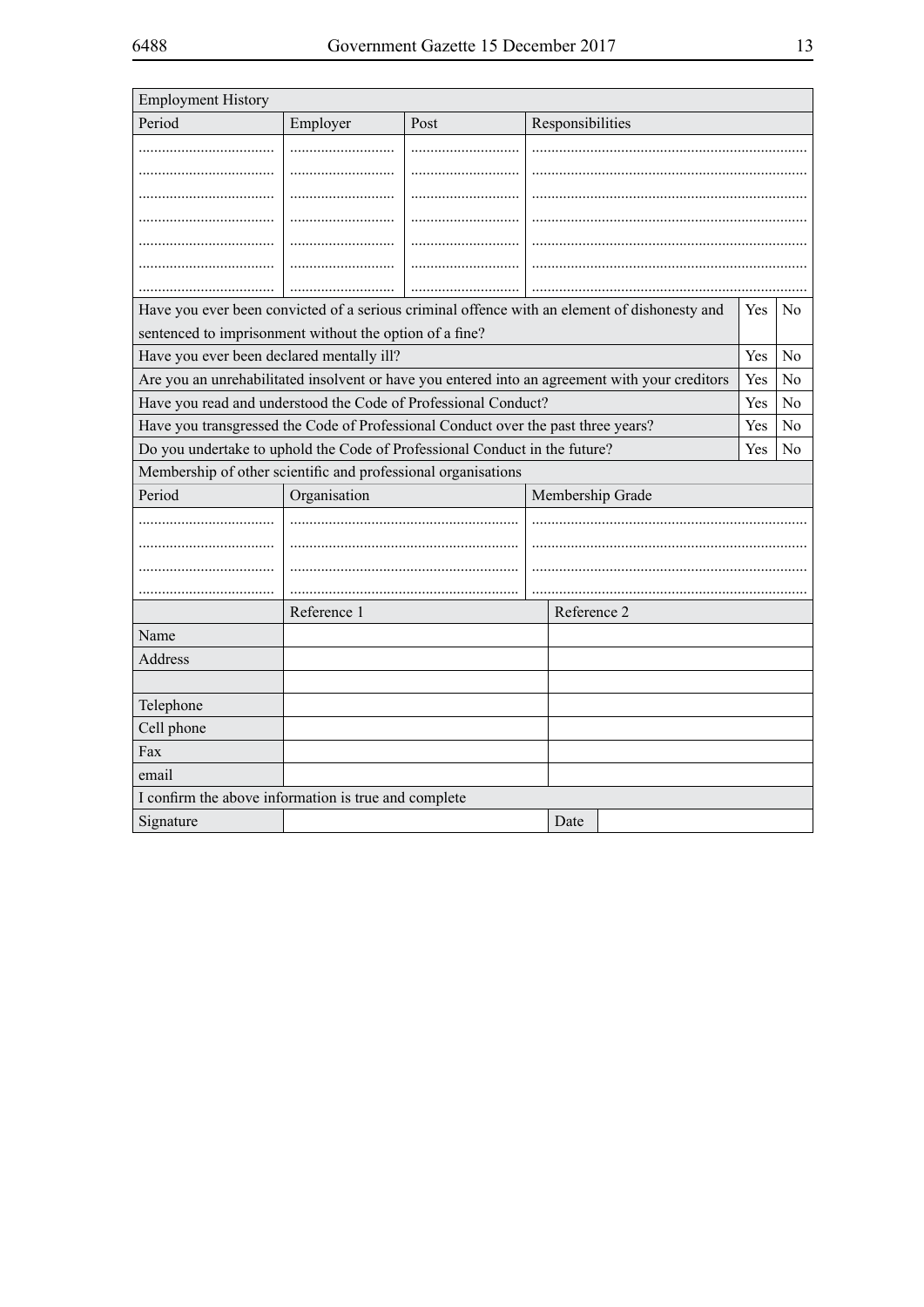# FORM 4

# GEOSCIENCE COUNCIL OF NAMIBIA

# **Register**

# (Regulation 7, Section 28)

| Register Record *          |       |  |                                |  |      | $\dagger$ |  |  |
|----------------------------|-------|--|--------------------------------|--|------|-----------|--|--|
| Full Name                  | Title |  |                                |  |      |           |  |  |
|                            | First |  |                                |  |      |           |  |  |
|                            | Last  |  |                                |  |      |           |  |  |
| Date of Birth              |       |  |                                |  |      |           |  |  |
| Nationality                |       |  |                                |  |      |           |  |  |
| Id. / Passport No.         |       |  |                                |  |      |           |  |  |
| Physical Address           |       |  |                                |  |      |           |  |  |
|                            |       |  |                                |  |      |           |  |  |
| <b>Postal Address</b>      |       |  |                                |  |      |           |  |  |
|                            |       |  |                                |  |      |           |  |  |
| Telephone                  |       |  |                                |  |      |           |  |  |
| Cellular                   |       |  |                                |  |      |           |  |  |
| Facsimile                  |       |  |                                |  |      |           |  |  |
| Email                      |       |  |                                |  |      |           |  |  |
| Qualifications             |       |  |                                |  |      |           |  |  |
| Type                       |       |  | Institution                    |  |      | Date      |  |  |
|                            |       |  |                                |  |      |           |  |  |
|                            |       |  |                                |  |      |           |  |  |
|                            |       |  |                                |  |      |           |  |  |
| Curriculum Vitae Keywords  |       |  |                                |  |      |           |  |  |
|                            |       |  |                                |  |      |           |  |  |
|                            |       |  |                                |  |      |           |  |  |
|                            |       |  |                                |  |      |           |  |  |
| <b>Employment Status</b>   |       |  |                                |  |      |           |  |  |
| <b>Current Employer</b>    |       |  |                                |  |      |           |  |  |
| Type of Registration       |       |  | Registered Geoscientist        |  |      |           |  |  |
|                            |       |  | Registered Senior Geoscientist |  |      |           |  |  |
| Date of first registration |       |  |                                |  |      |           |  |  |
| Signature                  |       |  |                                |  | Date |           |  |  |

\* To be completed in full

† Please check in corresponding block if in terms of Section 15(1)(c) of the Act you do not want the corresponding details to be open to public inspection in terms of Section  $3(1)(c)$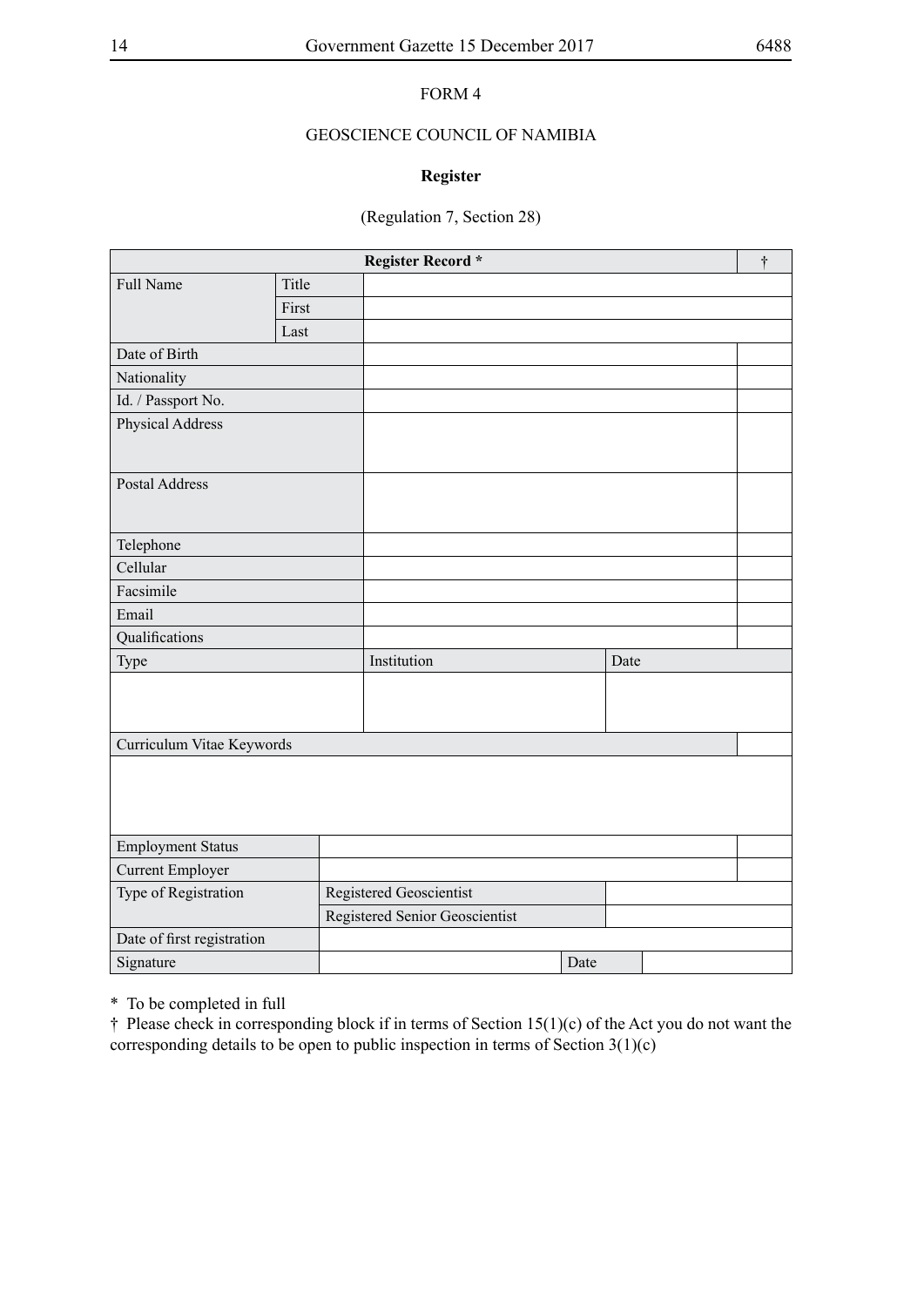# GEOSCIENCE OF NAMIBIA

# **Notice of inquiry**

# (Section 34(5)

| To:                                                                                                                                                                                                                                                                                                                           |
|-------------------------------------------------------------------------------------------------------------------------------------------------------------------------------------------------------------------------------------------------------------------------------------------------------------------------------|
| You are hereby notified that an inquiry in terms of Section 34 and 35 of the Geoscience Professions Act, 2012                                                                                                                                                                                                                 |
| when the following complaint against you will be considered.                                                                                                                                                                                                                                                                  |
|                                                                                                                                                                                                                                                                                                                               |
|                                                                                                                                                                                                                                                                                                                               |
|                                                                                                                                                                                                                                                                                                                               |
| You are also hereby notified that you are required to appear at such an inquiry in person, and that you are<br>entitled to be represented thereat by some other person duly authorised by you, in writing, and that you may<br>produce evidence, call and examine witnesses on your behalf and cross-examine other witnesses. |
| which you may make, should constitute your explanation or rebuttal please notify me to that effect as soon                                                                                                                                                                                                                    |
| You are hereby advised that any such communication may be used in evidence at such inquiry.                                                                                                                                                                                                                                   |
|                                                                                                                                                                                                                                                                                                                               |
| Should you fail to be present at the inquiry or at the resumption thereof after an adjournment, Council may<br>consider and deal with the charge in your absence in accordance with Sections 34 and 35 of the Act.                                                                                                            |
|                                                                                                                                                                                                                                                                                                                               |
|                                                                                                                                                                                                                                                                                                                               |
|                                                                                                                                                                                                                                                                                                                               |
|                                                                                                                                                                                                                                                                                                                               |
|                                                                                                                                                                                                                                                                                                                               |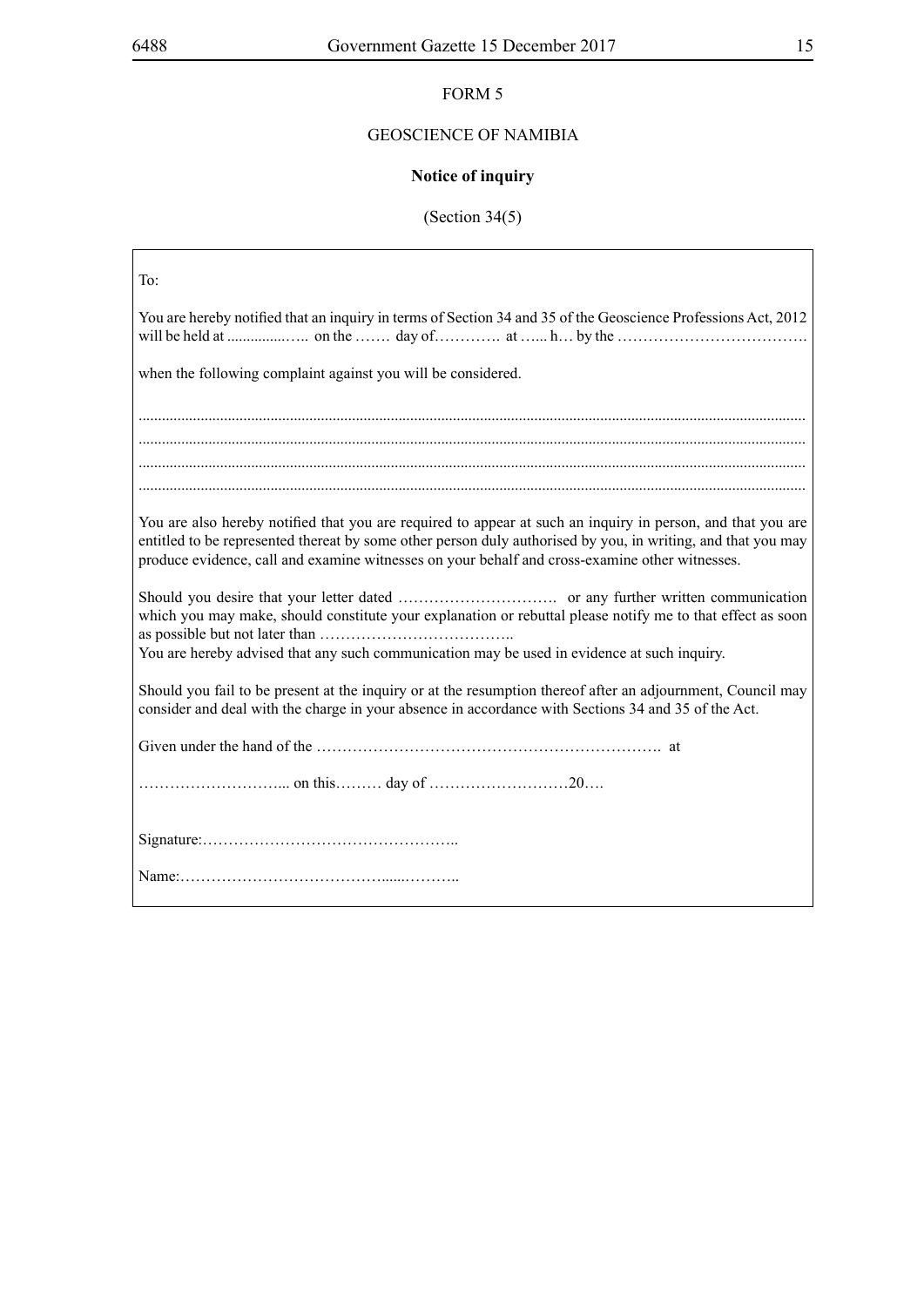# ANNEXURE 2

# GEOSCIENCE OF NAMIBIA

#### **Fees**

# (Regulation 4 , Section 29)

| <b>Type of certificate</b>                                         | Amount   |
|--------------------------------------------------------------------|----------|
| Application fee for registration (Regulation $4(2)(d)$ )           | N\$650   |
| Annual fee (section $20(1)$ , Regulation 5)                        | N\$500   |
| Duplicate Registration Certificate (Regulation 6)                  | N\$100   |
| Inspection of Register (Regulation 8(1)                            | N\$100   |
| Extract from Register (Regulation 8(2)                             | N\$100   |
| Restoration of name to Register (Regulation 10)                    | N\$650   |
| Fee for Lodging complaint (Regulation $9(1)$ )                     | N\$100   |
| Penalty for unprofessional conduct (section 38(b), Regulation 9(3) | N\$5 000 |
|                                                                    |          |

# **General Notice**

# **MINISTRY OF MINES AND ENERGY**

No. 496 2017

# CODE OF PROFESSIONAL CONDUCT OF GEOSCIENCE COUNCIL OF NAMIBIA: GEOSCIENCE PROFESSIONS ACT, 2012

Under subsection (2) of section 31 read with subsection (1) of that section of the Geoscience Professions Act, 2012 (Act No. 3 of 2012), the Geoscience Professions Council publishes the Code of Professional Conduct as set out in the Schedule.

#### **A. Nguno PRESIDENT OF COUNCIL** Windhoek, 27 November 2017

## **SCHEDULE**

#### CODE OF PROFESSIONAL CONDUCT OF GEOSCIENCE PROFESSIONALS OF NAMIBIA

#### **Preamble**

**1.** (1) The purpose of the code of ethics is to commit registered persons to uphold and enhance the honesty, honour, integrity and dignity of their professions, so that the registered persons and their professions merit the highest esteem by the community.

- (2) A registered person has a duty to -
- (a) maintain the highest professional and ethical standards; and
- (b) comply with the required professional standards contained in this code of conduct.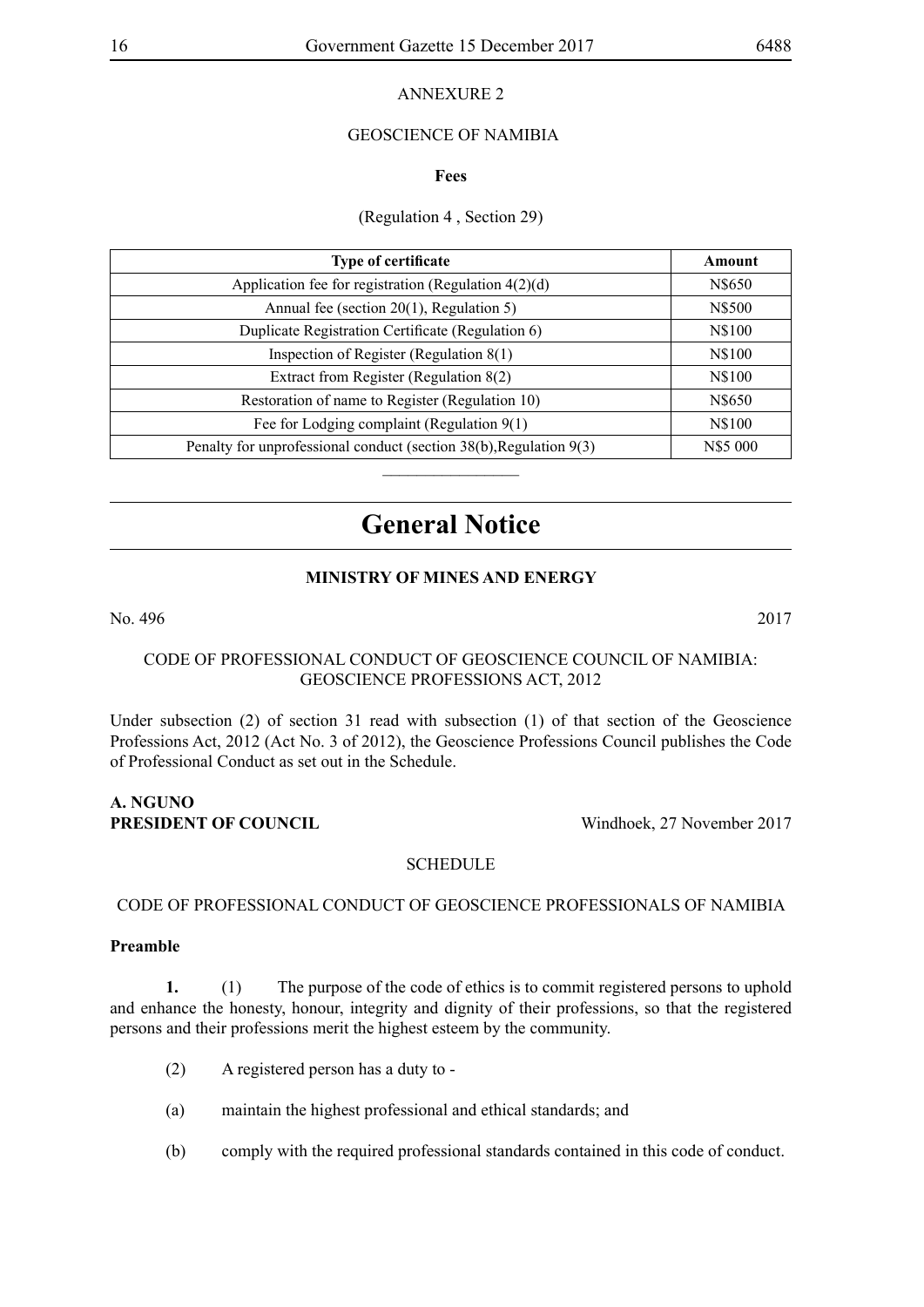# **Duty to uphold welfare, health and safety of community**

- **2.** A registered persons must -
- (a) avoid assignments that may create a conflict between the interests of their client or employer and the public interest;
- (b) work in conformity with acceptable technological standards and not in such a manner as to jeopardise the public welfare, health or safety, or the environment;
- (c) endeavour at all times to maintain technological services essential to public welfare;
- (d) in the course of their professional life, endeavour to promote the well-being of the community; or
- (e) contribute to public discussion on scientific and technological matters in their area of competence.

#### **Duty to act in a manner to enhance honesty, integrity, honour and dignity of profession**

- **3.** A registered person must -
- (a) not be involved with any business or professional practice that is known to be of a fraudulent or dishonest nature;
- (b) not use association with other persons, corporations or partnerships to conceal unethical acts and relationships;
- (c) not knowingly continue in partnership with, nor act in professional matters with any person who has been removed from the register of registered persons because of unprofessional conduct; or
- (d) provide an opinion that is objective and reliable, to the best of his or her knowledge and ability.

## **Duty not to take on functions of an expert other than that of Geoscientists**

- **4.** A registered person must -
- (a) inform their employer or client and make appropriate recommendations on obtaining further advice, if an assignment requires qualifications and experience outside of their field of competence;
- (b) not describe themselves, nor permit themselves to be described, nor act as a consultant or contractor unless they are a registered person; or
- (c) not give professional opinions, make a report, or give legal testimony, without being thoroughly informed of the purpose for which the opinion, report or testimony is required and the degree of completeness of information on which it is based should be made clear.

#### **Duty to build professional reputation on merit and not to compete unfairly**

**5.** A registered person must -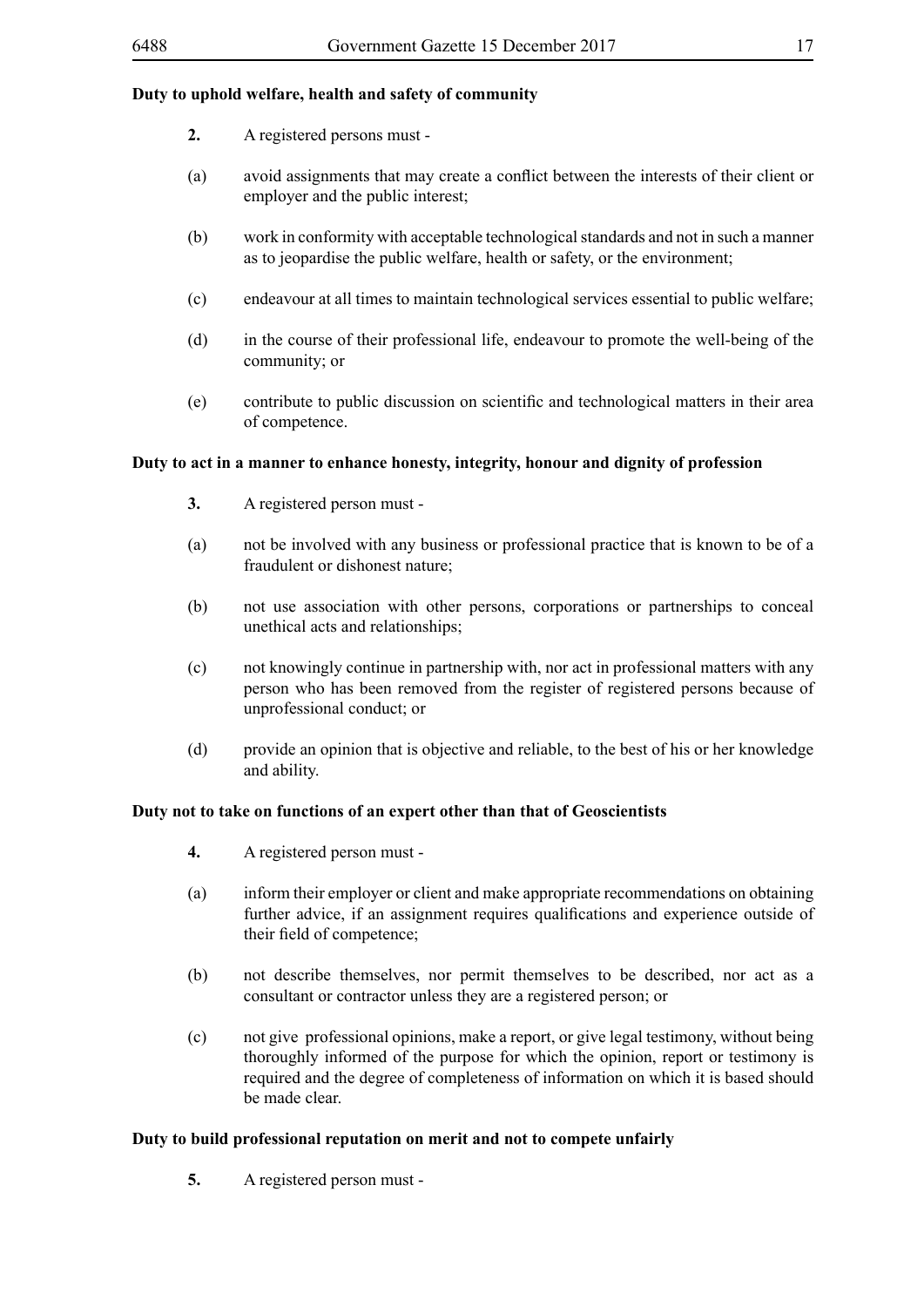- (a) not attempt to supplant another geoscientist, employed or consulting, who has been duly appointed;
- (b) not undertake professional work on a basis that involves an undisclosed speculative fee or remuneration that is conditional on implementation of the work;
- (c) not falsify or misrepresent his or her own qualifications, experience and prior responsibility or those of his or her associate;
- (d) not maliciously or carelessly do anything to injure, directly or indirectly, the reputation, prospects or business of others;
- (e) not use the advantages of a privileged position to compete unfairly with others;
- (f) exercise due restraint in explaining their own work and refrain from unfair unjustified criticism of the work of another;
- (g) give proper credit for professional work to those to whom credit is due and acknowledge the contribution of subordinates;
- (h) refrain from plagiarism in both oral and written communications and will not submit the same professional paper for publication in more than one peer review journal; or
- (i) not personally, or through any other agency, attempt to obtain consulting work by way of touting or bribery.

## **Duty to apply skills and knowledge as faithful agents and trustees in professional interests of client or employer**

- **6.** A registered person must -
- (a) at all times avoid all known or potential conflicts of interest;
- (b) when acting as administrator of a contract, be impartial as between the parties in the interpretation of the contract;
- (c) not accept compensation, financial or otherwise, from more than one party for services on the same project, unless the circumstances are fully disclosed to, and agreed to by all interested parties;
- (d) not solicit or accept financial or other valuable considerations, from material or equipment suppliers, contractors or their agents for specifying their products unless this is fully disclosed;
- (e) advise their client or employer when as a result of their studies they believe that a project will not be viable;
- (f) not disclose or use confidential information gained in the course of their employment without express permission; or
- (g) not, without a satisfactory reason, destroy calculations or documentary or other evidence required for verification of his or her work.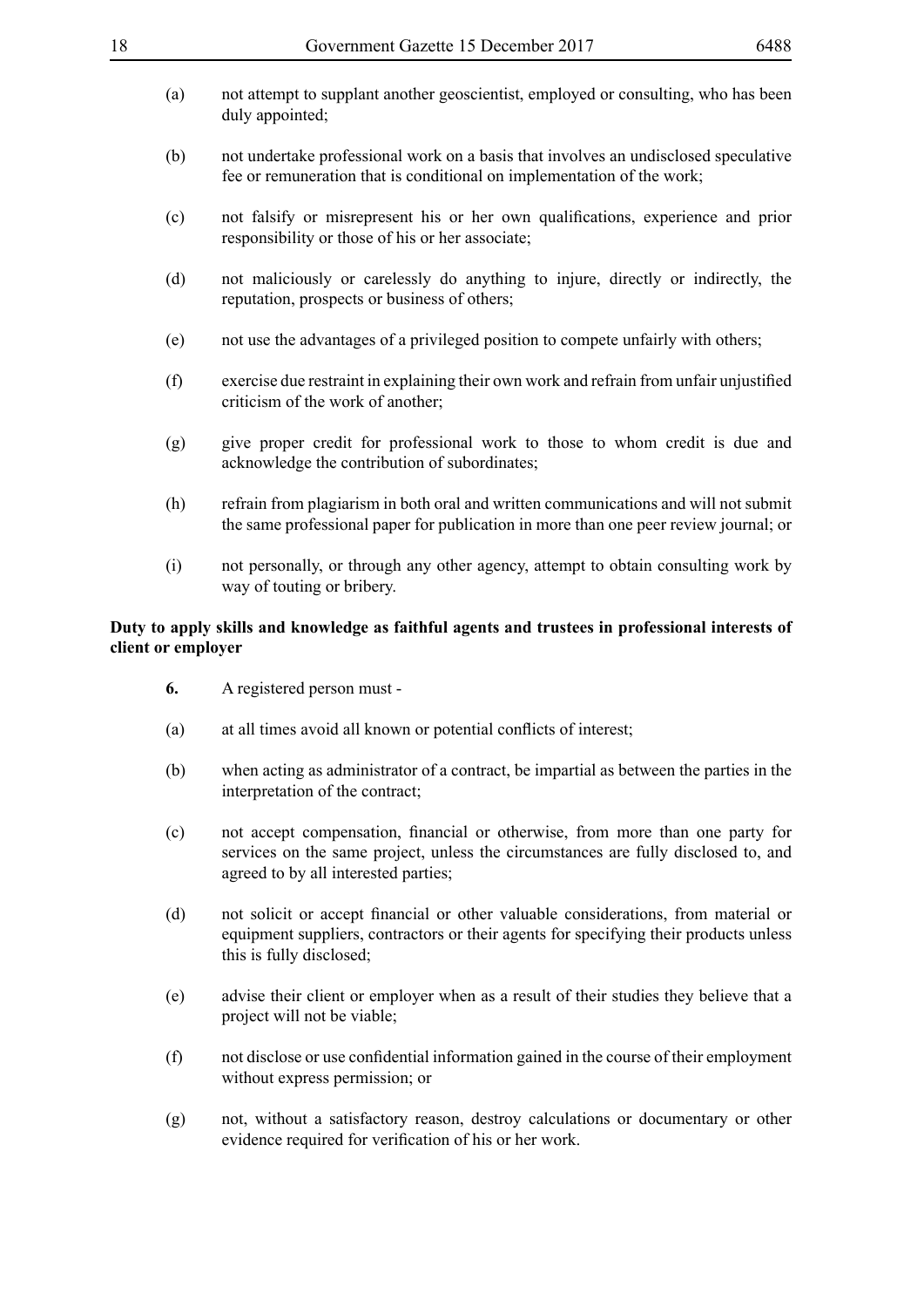- **7.** A registered person must -
- (a) give objective and accurate professional reports, statements or testimony before any tribunal;
- (b) express an opinion only on the basis of adequate knowledge and technical competence in the area, but this must not preclude a considered speculation based intuitively on experience and wide relevant knowledge; or
- (c) reveal the existence of any interest, pecuniary or otherwise, that could be taken to affect their judgement in a technical matter about which they are making a statement or giving evidence.

# **Duty to continue professional development throughout career and actively assist and encourage those under direction to advance their knowledge and experience**

- **8.** A registered person must -
- (a) strive to widen their knowledge and improve their skill in order to achieve a continuing improvement of the profession;
- (b) maintain personal competence by keeping abreast with developments in his or her field or speciality, by either research, further studies, reading, attending conferences, courses or lectures;
- (c) encourage their professional employees and subordinates to further their education; or
- (d) endeavour to actively support professional organisations that further the general interests of the profession.

# **Duty to comply with all laws within the country of work**

- **9.** A registered person must -
- (a) inform themselves of the laws and regulations relating to the mineral industries in Namibia and in other countries where they may be engaged as an employee or consultant relevant to their consulting work;
- (b) observe the requirements of stock exchanges in respect to reports on mineral exploration and assessment issued by listed companies; or
- (c) observe the relevant laws, conventions and regulations relating to intellectual property with respect to commercial, consulting and academic intellectual property.

# **Complaint**

**10.** (1) A person who wishes to lodge a complaint of unprofessional conduct on the part of a registered person as contemplated in section 34(1) of the Act must do so in writing addressed to the secretary, providing a full statement and evidence of the unprofessional conduct together with a fee set out in Annexure 2 of the Regulations which will be refunded should the complaint be justified.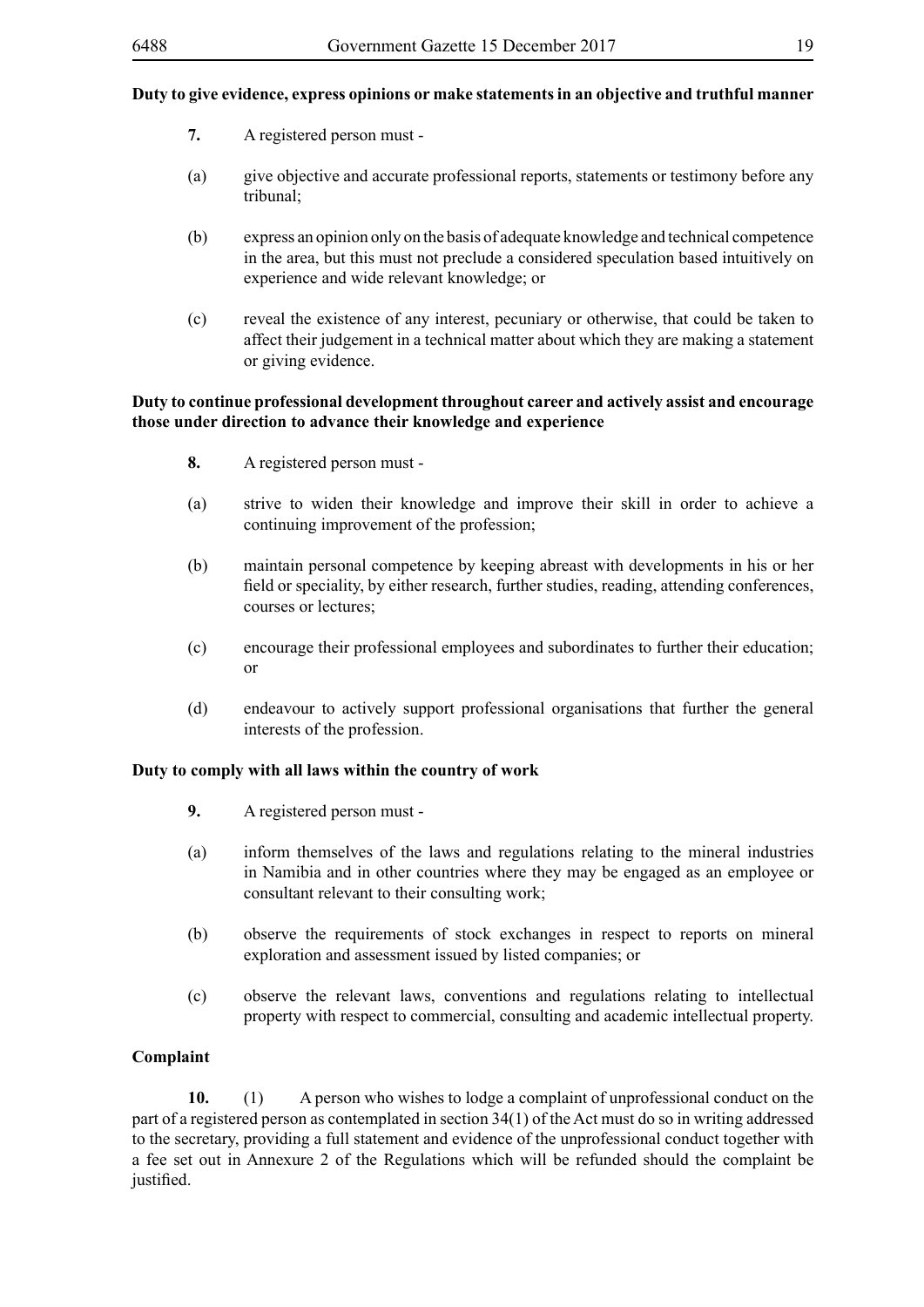(2) A registered person against whom a complaint of unprofessional conduct has been lodged must be notified within thirty days of the enquiry into such unprofessional conduct using Form 5 set out in Annexure 1 of the Regulations.

# **Investigation of unprofessional conduct**

**11.** (1) The Council must investigate the conduct of any registered person which in their opinion may require disciplinary action against such a registered person.

(2) The Council must investigate conduct where a complaint is lodged.

(3) If the Council reasonably believes, either of its own motion or on account of a complaint received, that any registered person is guilty of unsatisfactory conduct as provided in this code of conduct, it may cause an investigation to be made into the alleged conduct of the member.

(4) For the purpose of conducting an investigation referred to in subrule (3), the Council, where the investigation is to be conducted on account of a complaint received, may -

- (a) take statements from witnesses; and
- (b) require that the person lodging the complaint, furnish such further evidence, written or oral, documentary or otherwise, as it may require.

(5) The Council must, by written notice to the registered person whose conduct is the subject of the investigation, inform him or her of the complaint and furnish such particulars of the complaint as may be necessary to enable him or her to reply.

- (6) The Council may direct that the registered person under investigation must -
- (a) reply in writing to the Council within a stipulated time;
- (b) furnish such further evidence, written or oral, documentary or otherwise, as it may require; or
- (c) appear before the Council, in which event the registered person must be informed that he or she is entitled to appear either personally or by any other person acting as his or her representative.

# **Breach of code of conduct**

**12.** (1) After completion of an investigation conducted by the Council, the Council may take a decision whether a registered person breached this code of conduct.

(2) For an unprofessional conduct to occur, the alleged conduct must be sufficient in nature to bring the registered person and the profession into disrepute with the community.

(3) Conduct that could potentially merit an outcome contemplated in subrule (2) include -

- (a) any breach of the specific rules of the code of conduct;
- (b) dishonesty and misrepresentation;
- (c) professional incompetence;